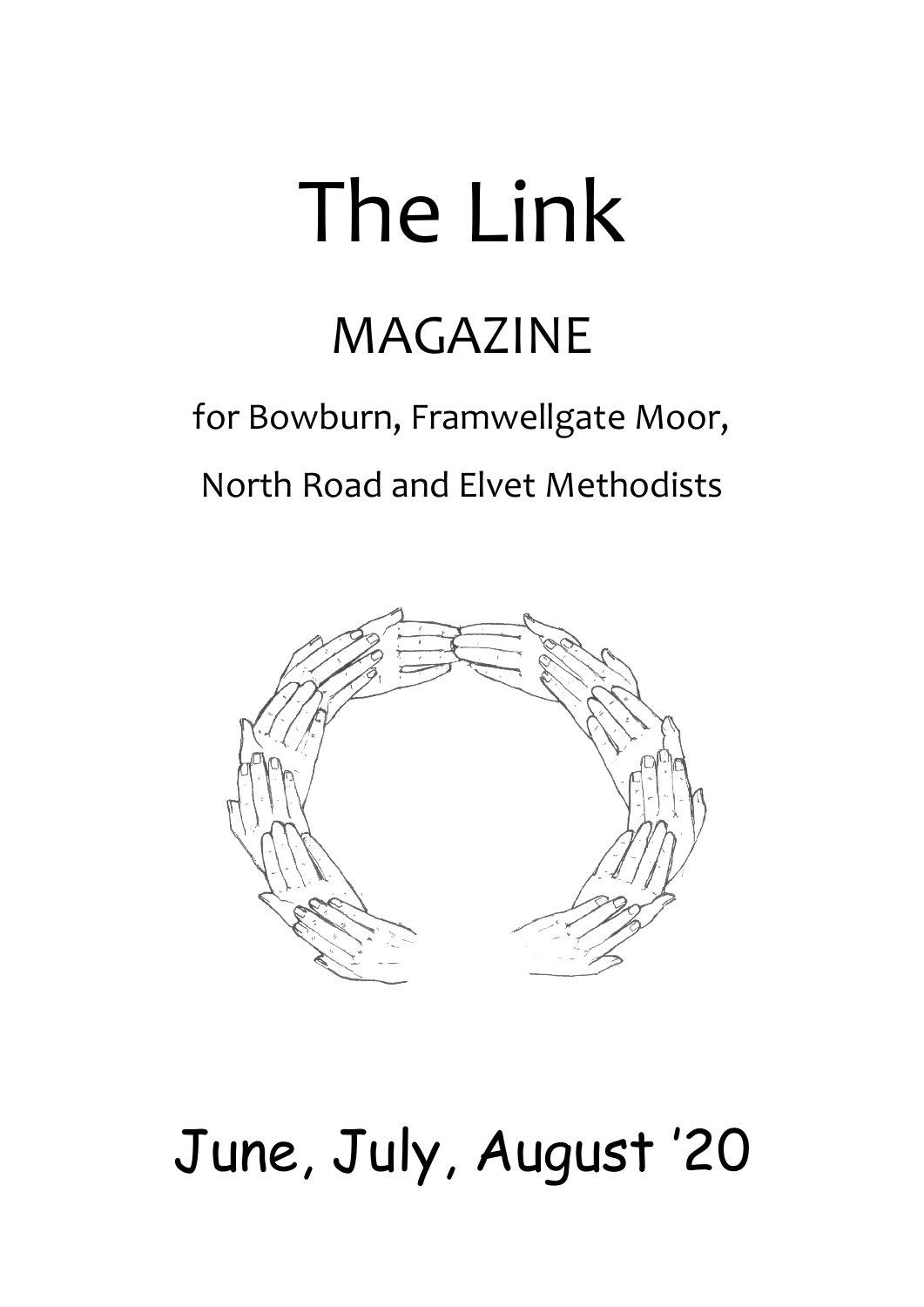# *A Letter from our Minister*

# *Dear friends in faith,*

It is my delight to be asked to write to you. There has never been a time in the church where communication is as valued in ministry. We are seeing things change, the way society functions and sees itself and the change is rapid. I think people are reflecting more about their lives than ever before because social distancing has forced the world to slow down. People are looking after their neighbour, taking the shut-ins food and shouting through the windows. Before those neighbours may not have been on a name sharing basis. The illness is scary, the anxiety is real, so too is the loneliness and isolation. Yet, I am filled with hope for our churches and think many of the difficulties we are addressing at this strange time are reminding the world about the golden rule and most obviously the importance of loving our neighbour.

Within the congregations I have pastoral charge over there is a wide range of people. Quite a few work so hard to keep the church running and I have noticed the trend in most churches that more and more jobs are falling on fewer and fewer shoulders. Before lockdown started, I imagined, as we were grappling with the possibility of being in isolation, that if we treated a time away from gathering like a sabbatical it might help us to return in the future with a fresh perspective. Read those books you have not got around to, check out what the national church is offering online, study the scriptures, call one another to talk about a matter of faith or a particular passage, pray all the time but in a way that makes you feel connected to God in communication in the most positive way. I truly think that the perspective we gain will be the substance of what we should be doing as a church. People are going to be hungry for community contact; our church must have the widest doors. We cannot return to the same place where our key leaders are overburdened. Let's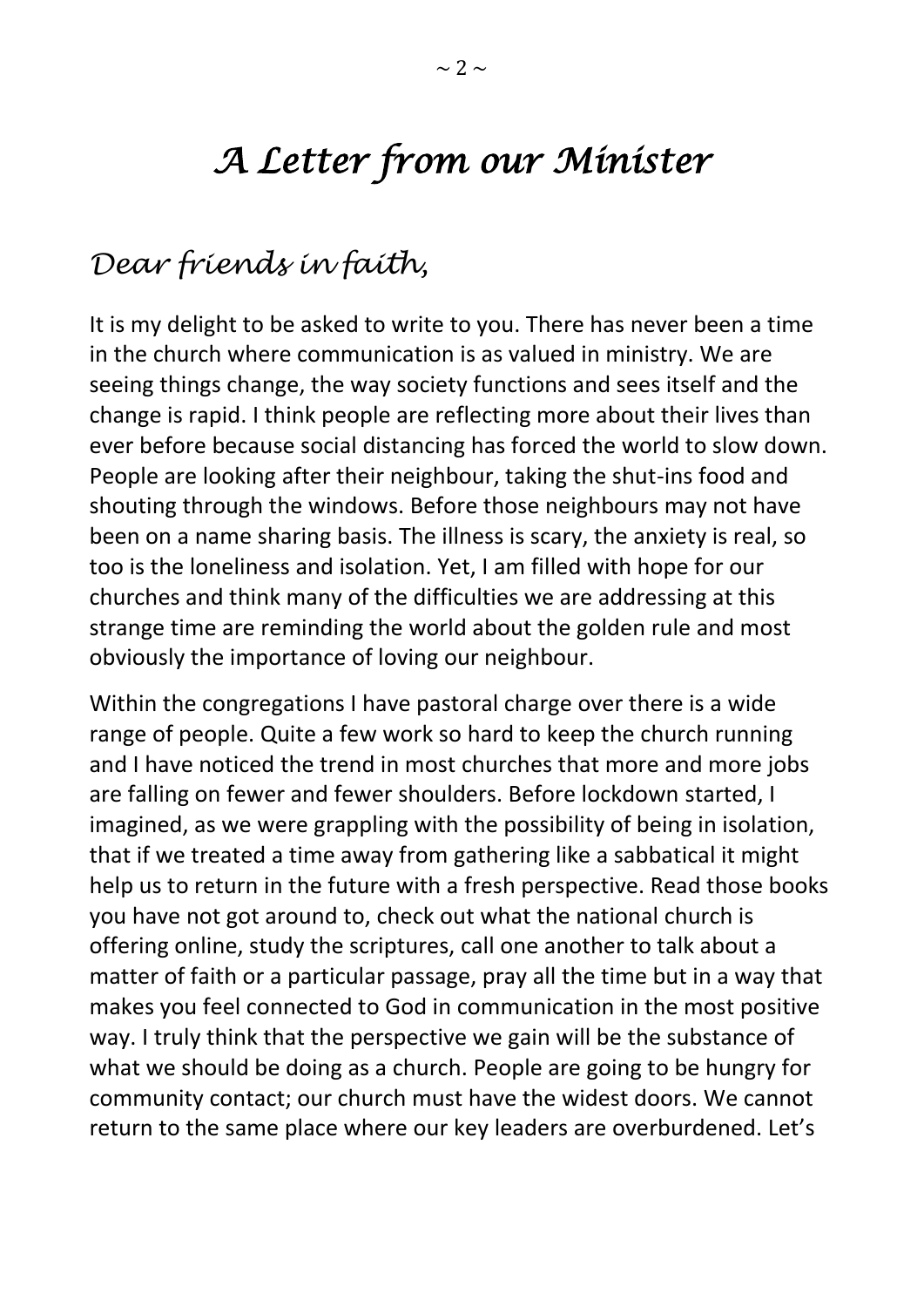cut out some stuff we have done and aim instead for something new that our fresh perspective informs.

The first commandment Jesus explains in the golden rule isn't to love the neighbour; it is just the first one most of us remember. It is what we can see in the news that warms the heart while fear and anxiety would want to chill. Look at how people are looking after one another and thank God. The first commandment in the rule is, "Hear oh Israel." Jesus is commanding us to listen and that is what I am spending as much time as possible doing. I am listening for God's voice in the news, the silence, my boys' fussing, I am hearing it in the way neighbours love, and I am calling my congregations and hearing their stories. My favourite recent conversation was from a parishioner who missed gathering at Easter so much he wanted to plan a meeting to celebrate *Cross Dressing*. I am really open minded but my wife's clothes won't fit. After a bit of laughter, I realised he wanted to decorate a cross with flowers as we normally do at Easter whenever we determine it is safe to do so. But sometimes to hear God's joy, to laugh with your neighbour, it demands you take some action. Get on the phones when you have a spare few minutes and try and reach people. Listen; know that God's voice is in each communication if we listen well.

The other lost commandment in that text is to love yourself. Jesus says love your neighbour as yourself. If you are having a hard time with something, get over your British reserve and reach out. I would love to hear from you. Take care of your bodies, your mind, your soul. Exercise, reach out, pray, study the scriptures and develop your relationship with God. I hope when we gather, we will see the value of this time because we used it well. When we return to gathering, I hope we will become something better than before and God is helping that to happen. Listen, hear, love and take care.

*Peace in Christ,*

*Rev John*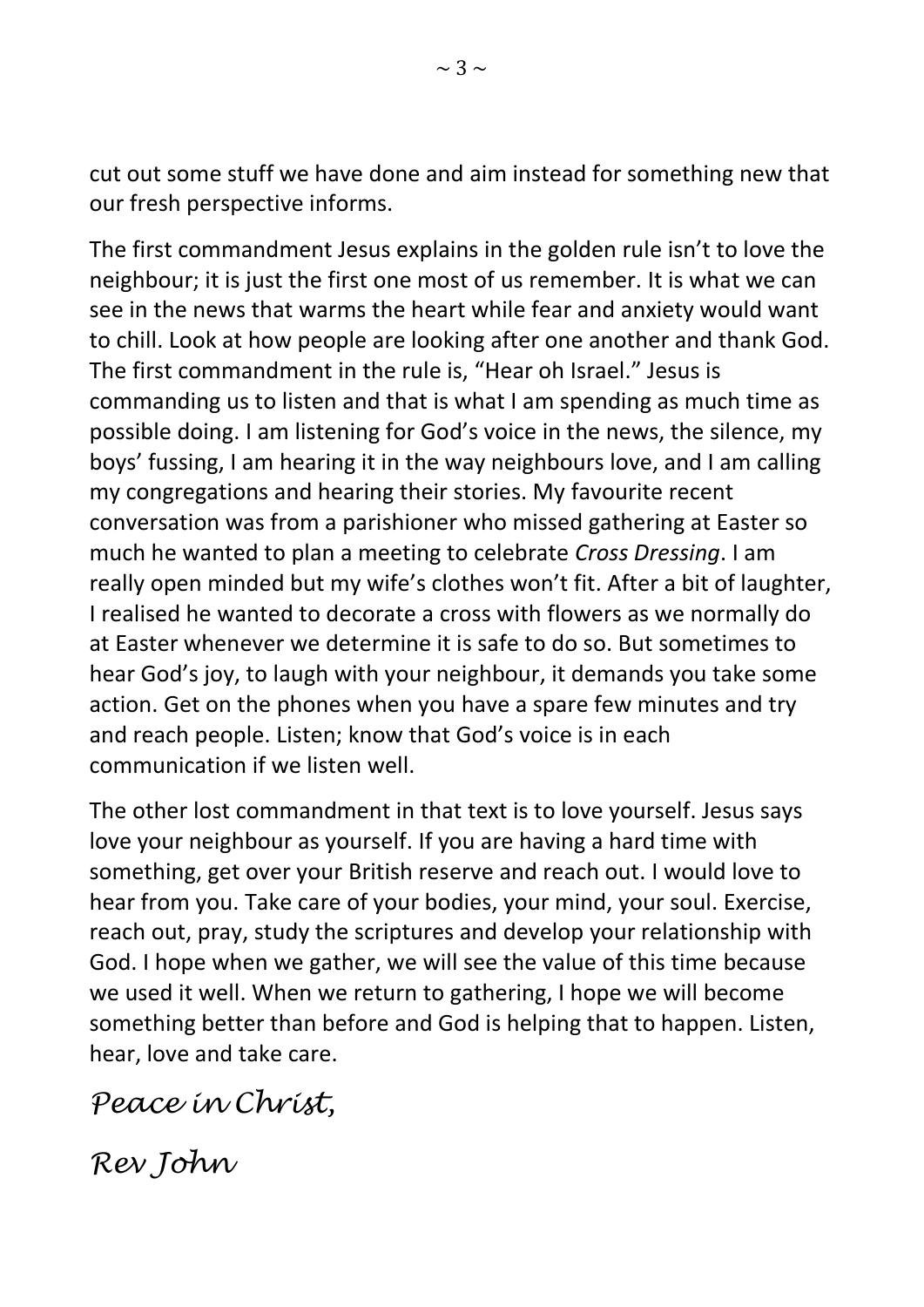# WORSHIP

*Churches throughout the U.K. are temporarily closed because of the coronavirus pandemic. Nonetheless, there are opportunities for shared worship and prayerful reflection online, by phone, on the radio and on T.V. Readers can, no doubt, find information about T.V. and radio programmes* 

*through the usual channels, but here I have listed some other worship resources known to me. I hope you find the information useful; please let me know if you too have found a good worship resource.*

The Methodist Church website methodist.org.uk Go to "Worship during the pandemic". Live-streamed services Choose between Methodist Central Hall, Wesley's Chapel London and Swan Bank Methodist Church.

You can follow the service live or at a time of your choosing following the live broadcast.

Durham Cathedral is streaming live and past services, and daily prayers, on Facebook, and you don't have to have a Facebook account to access them. Type Durham Cathedral Facebook into your search engine.

If you don't have or prefer not to use the Internet, Bishop Auckland Methodist Church has a "Circuit Worship Phoneline". Just ring 01388 436815 to hear a sermon on the week's lectionary readings. I've tried, it's good!

Or, ring 0800 804 8044 for Daily Hope, a free phoneline of hymns, reflections and prayers.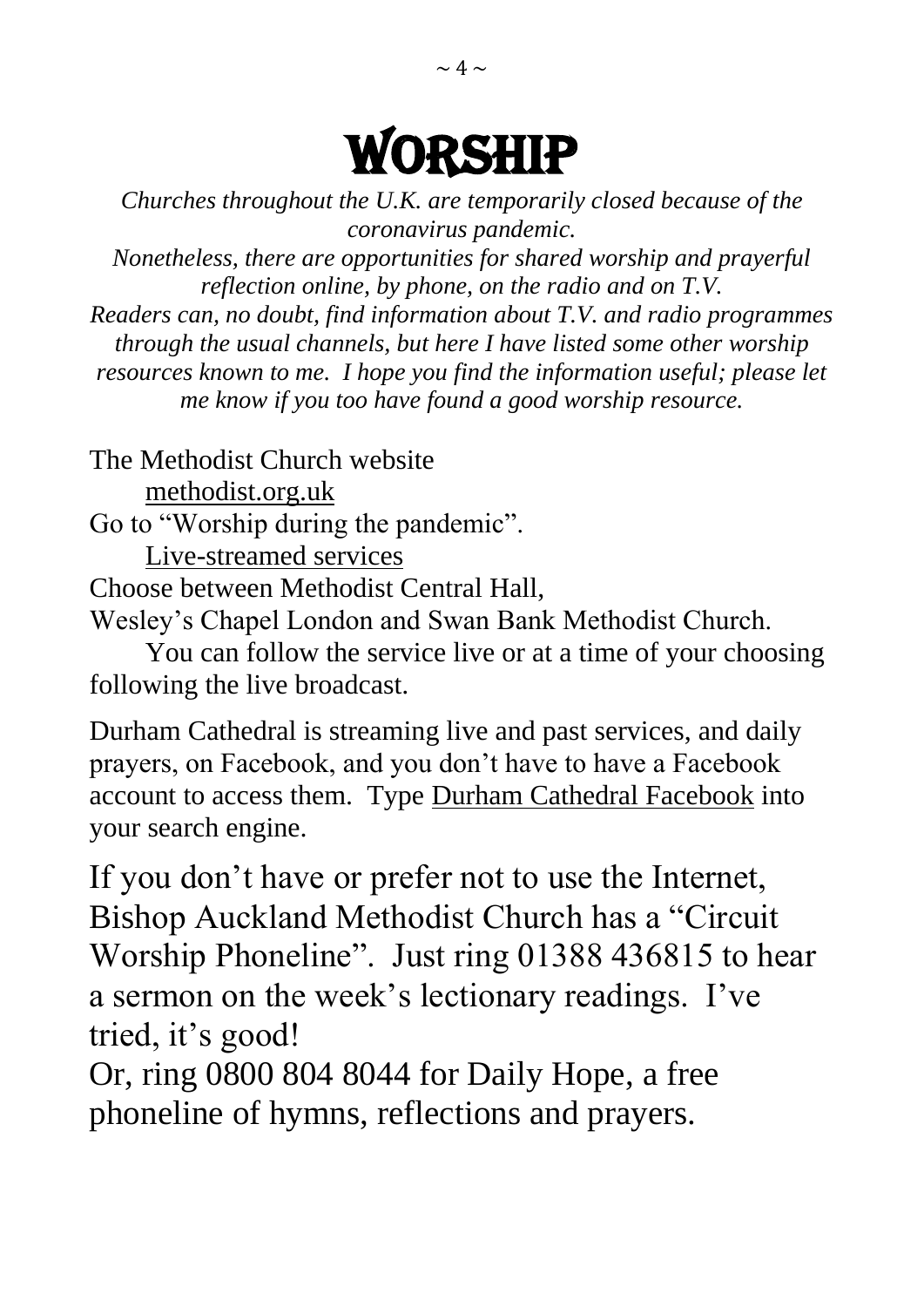The congregation at Bowburn has been following Andy Longe's blog and joining in with Andy and Bill Offler's zoom service at 3p.m. on Sunday afternoons.

Zoom: <https://us04web.zoom.us/j/2160947133> Skype: <https://join.skype.com/invite/nZefzuXLZkIa>

Blogging: [http://www.godlifechurch.wordpress.com](http://www.godlifechurch.wordpress.com/)

Volunteers to help with the service are very much appreciated.

# **Elvet**

Congregation members are accessing national and local worship facilities (and I hope that this round-up will help many at all our churches to explore the wealth of worship which is out there).

# **Framwellgate Moor**

As many at Fram. do not have internet access, everyone has been really focussing on phoning to keep in touch and assure each other of prayer.

# **North Road**

North Road has been putting together a "virtual" service week by week. Email [northroad1853@aol.com](mailto:northroad1853@aol.com) to receive the service which includes audio files, as well as written material.

*Use Elvet and North Road Facebook pages to access up-to-date information and Revd John's weekly reflections.*

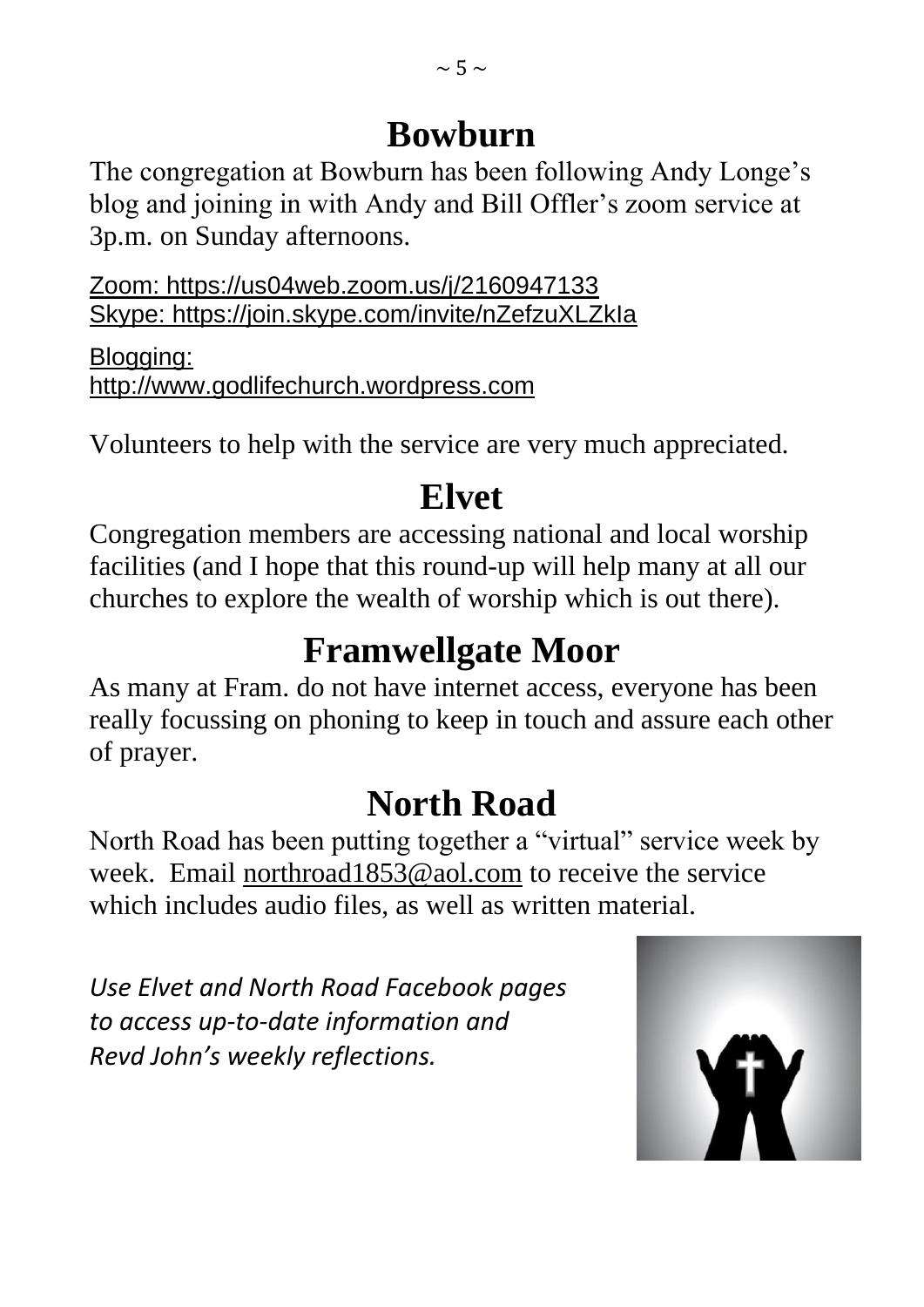A reader has contributed this lovely poem. Do you know it? I do because my pastoral visitor sent it to me at Easter.

I said a prayer for you today And know God must have heard – l felt an answer in my heart Although He spoke no word! I didn't ask for wealth or fame (l knew you wouldn't mind) I asked Him to send treasures Of a far more lasting kind. I asked that He'd be near you At the start of each new day To grant you health and blessings And friends to share your way I asked for happiness for you In all things great and small – But it was for His loving care I prayed for most of all.

Another thought from the same source – thank you, reader, for your contributions – and remember that you can combine words and giving by phoning people and giving your time to talk to them.

*Kindness in words creates confidence; kindness in giving creates love.*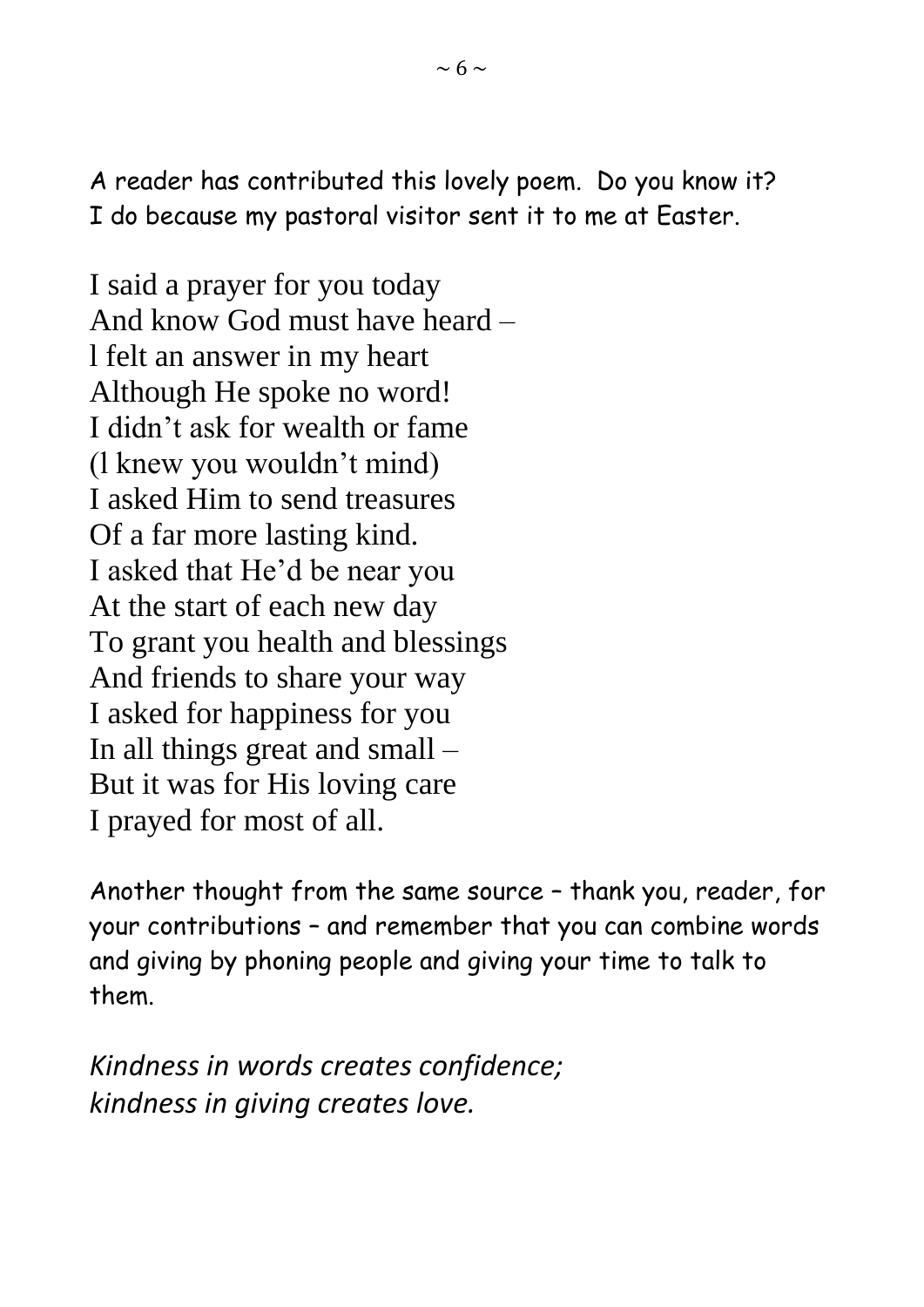# **The Church Garden**

Like any garden, the Church needs to be planted out with seed if it is to produce a harvest. The following suggestions can help us to make our Church what it ought to be:

First, plant five rows of 'Peas' –

Presence

Promptness

Preparation

Purity

Perseverance

Next, plant three rows of 'Squash' –

Squash Gossip

Squash Criticism

Squash Indifference

Then plant five rows of 'Lettuce' –

Let us be Faithful to duty

Let us be Loyal and Unselfish

Let us be True to our obligations

Let us Love one another.

No garden is complete without 'Turnips' –

Turn up with a smile

Turn up with new ideas

Turn up with the determination to make everything count for something good and worthwhile.

> This originally came from Family Circle, Shaftsbury and Gillingham Methodist Church

--------------------------------------------

Kind Hearts are the Gardens; Kind Thoughts are the Roots; Kind Words are the Flowers; Kind Deeds are the Fruits.

(Anon.)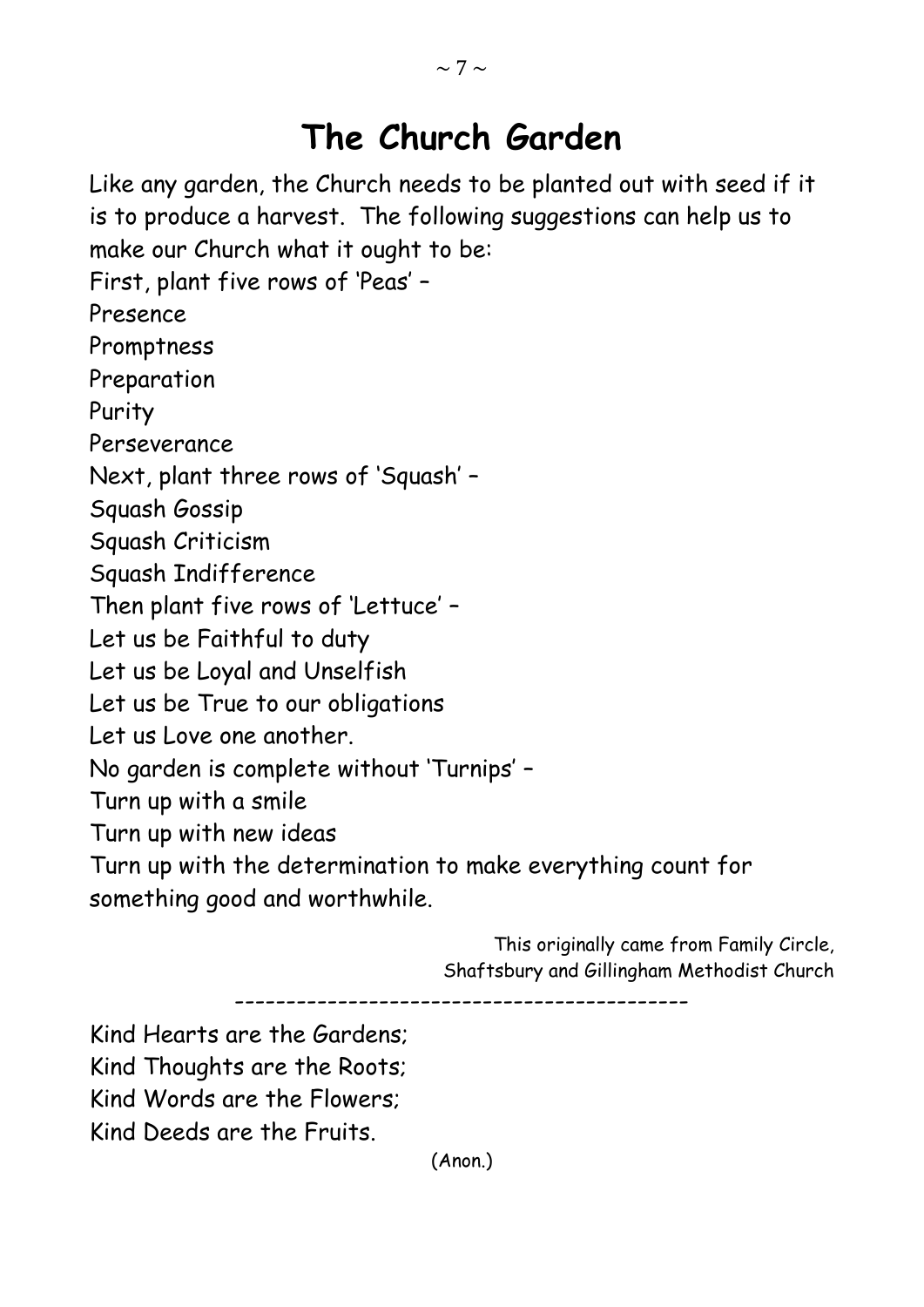

# **Join the Link**

# *Dear Friends,*

"The Sovereign LORD has taught me what to say, so that I can strengthen the weary. Every morning he makes me eager to hear what he is going to teach me." Isaiah 50, v. 4 (GNB)

Thank you for reading this magazine. Most of you will be reading it online and I hope that those of you who do not have internet facilities will have been given a printed copy. If you know of anyone who needs a printed copy, why not ring them and ask if you can print it out for them? It may well be that someone has already performed this service for them, but, in any case, you can have a chat – and you will both benefit. Please look again at the verse above. God will help us to find the words, so phone someone. When someone phones you, listen carefully. What is God teaching you through them? Stay safe.

God bless us all.

*Jackie*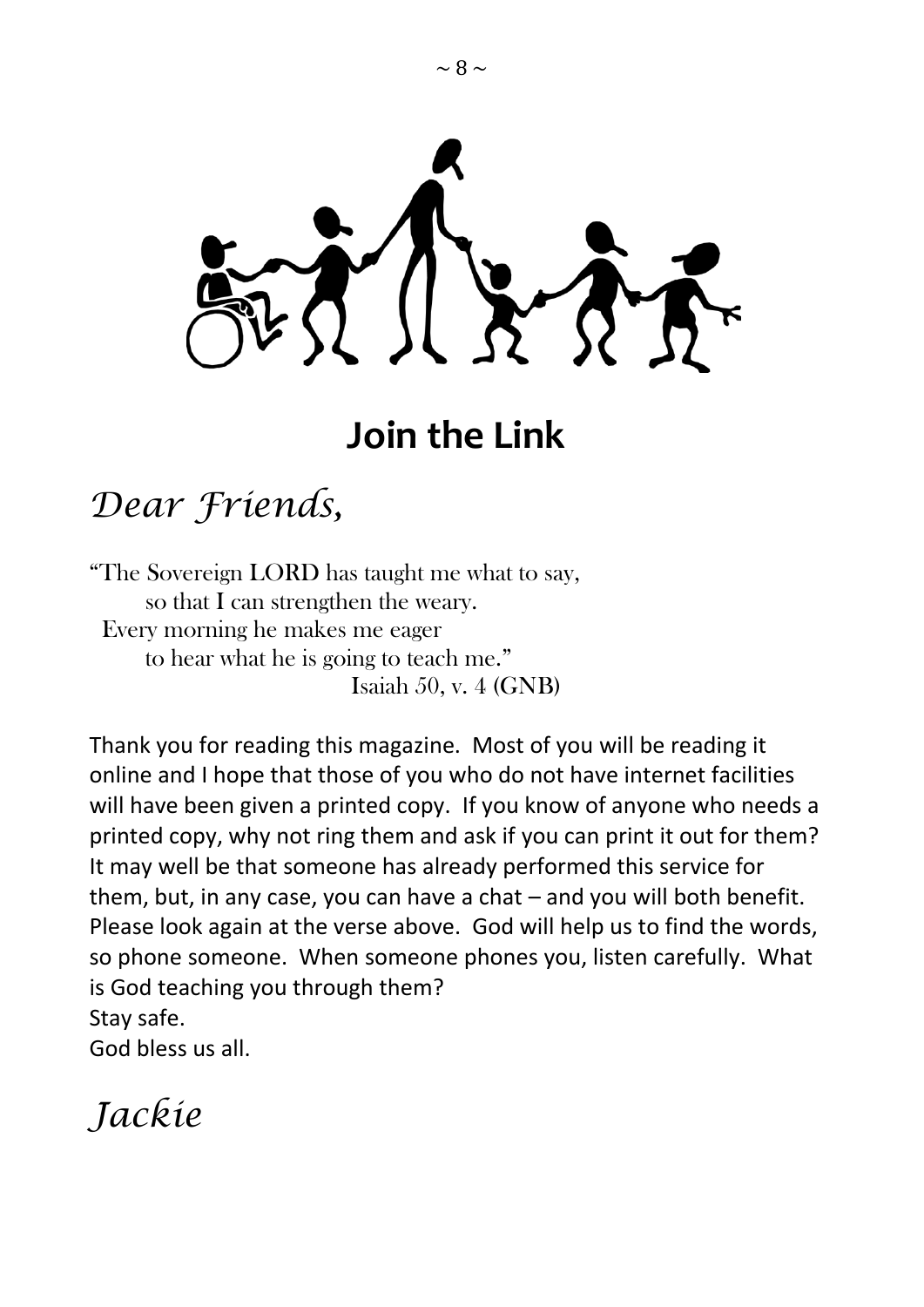#### *A message from the Revd Richard Andrew, Chair of the Darlington District*

Dear sisters and brothers in Christ,

I am writing to you in the light of the government's recent recommendations regarding how as a nation we might emerge from the lockdown and, in particular, how this might impact upon the reopening of church buildings for worship and community activities. The broad picture is of a gradual loosening of restrictions as the nation attempts to return to some kind of normality. At the same time, whilst the lockdown may be eased in the coming weeks, we will continue to face the possibility of a tightening of restrictions until either the virus is eradicated or a vaccine is developed. The movement to a new normality will be gradual and this will be true for church life as well as the rest of society.

The government has set out a three-stage process for emergence from the lockdown with provisional dates provided for each stage. At present we are somewhere between Stages 1 and 2 where most restrictions remain in place. The government envisages places of worship being able to reopen, subject to being able to meet strict Covid 19 conditions, in Stage 3 somewhere around July 4th. Whilst we rejoice that we will be able to access some of our buildings again for worship we also need to recognise that it may be several months before we are able to worship in the ways in which we did before the lockdown. Initially as we return to worship, we will have to observe strict social distance rules, we may have to wear masks, and we may not be able to do things like use service sheets or hymn books or sing because of the dangers of spreading the virus. There will be members of vulnerable groups who will be cautious about attending worship and indeed may be discouraged from doing so for some months. Churches will need to be cleaned appropriately after each use. The same restrictions will apply to community groups and church building users. July 4th will mark a first tentative step towards a new normal: it is not a starter gun to return to 'business as usual' at least not yet. Indeed, most commentators believe it will take between 2-5 years for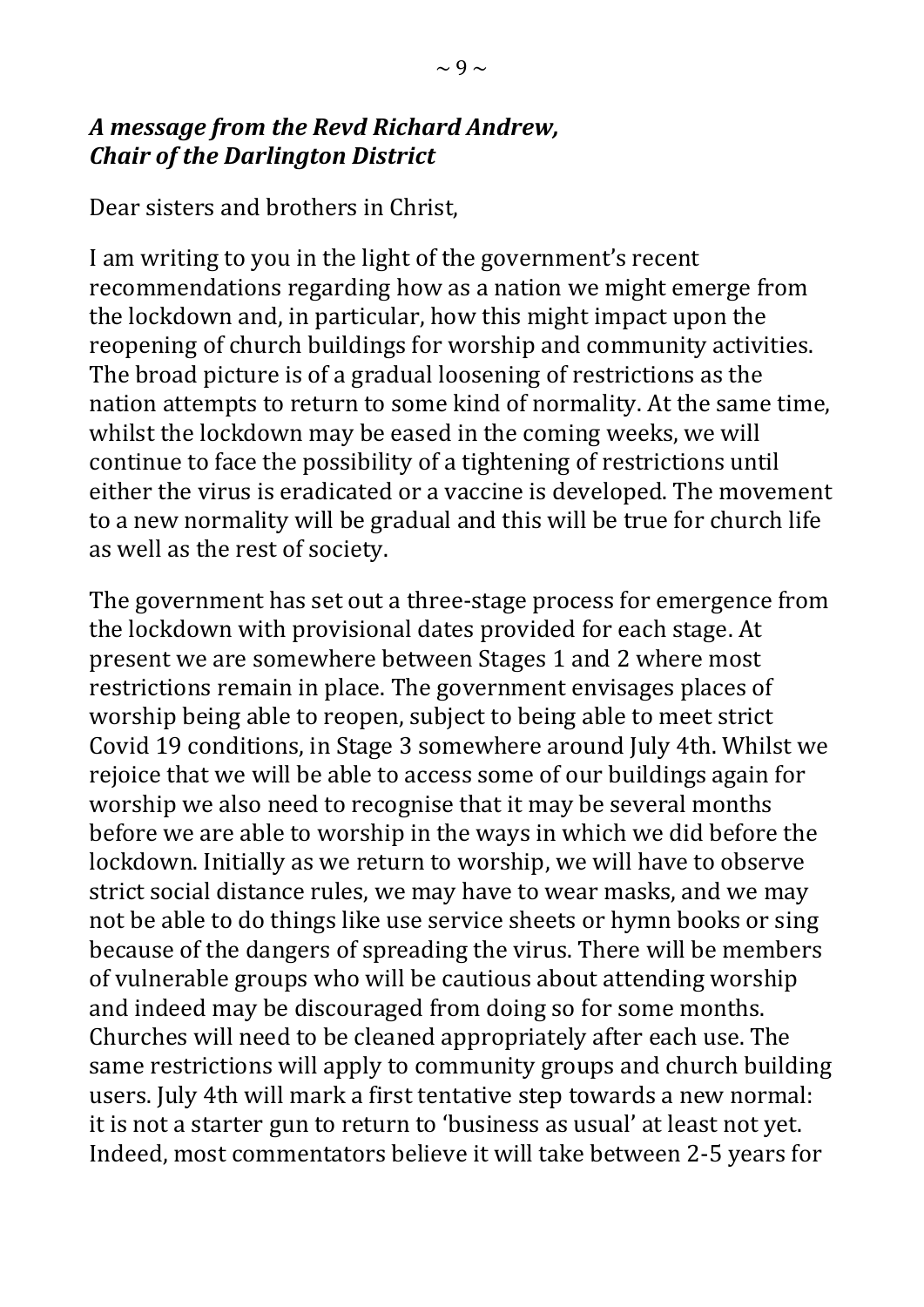the nation to properly recover from the impact of the pandemic and the Church is not immune from this.

We are all acutely aware of the impact of the pandemic upon the lives of individuals and communities, of people grieving loved ones, and of uncertainties and anxieties about the future. We need to be prepared as churches for this as we emerge from the crisis. At the same time, the lockdown has proven a time of real creativity in church life and an opportunity to reassess what is important and indeed to rediscover aspects of our life together which we may have lost and which we need to build on. As we continue to travel through Easter, I am reminded of the resurrection story in John 21 where the disciples fish all night and catch nothing. As they meet the risen Christ, he encourages them to throw their nets out on the other side. As we emerge from the crisis, I wonder if we ought to take that story seriously rather than rushing back to the ways in which we have always done things. Perhaps God is calling us to put our nets out on the other side and to be courageous enough to inhabit a new normal. As we gradually move back into our buildings and communities let us take the opportunity to reflect seriously and prayerfully what we are about and how, in the power of the Spirit, we might best serve and witness to the risen Lord.

As we prepare for the future, I want to assure you that there is a lot of work going on in the background in the district. I have been meeting by video link with Superintendents on a weekly basis and I hope to share some of that reflection with others in the coming weeks as we build together for the future.

With best wishes,

**The Revd Richard Andrew | Chair of the Darlington District**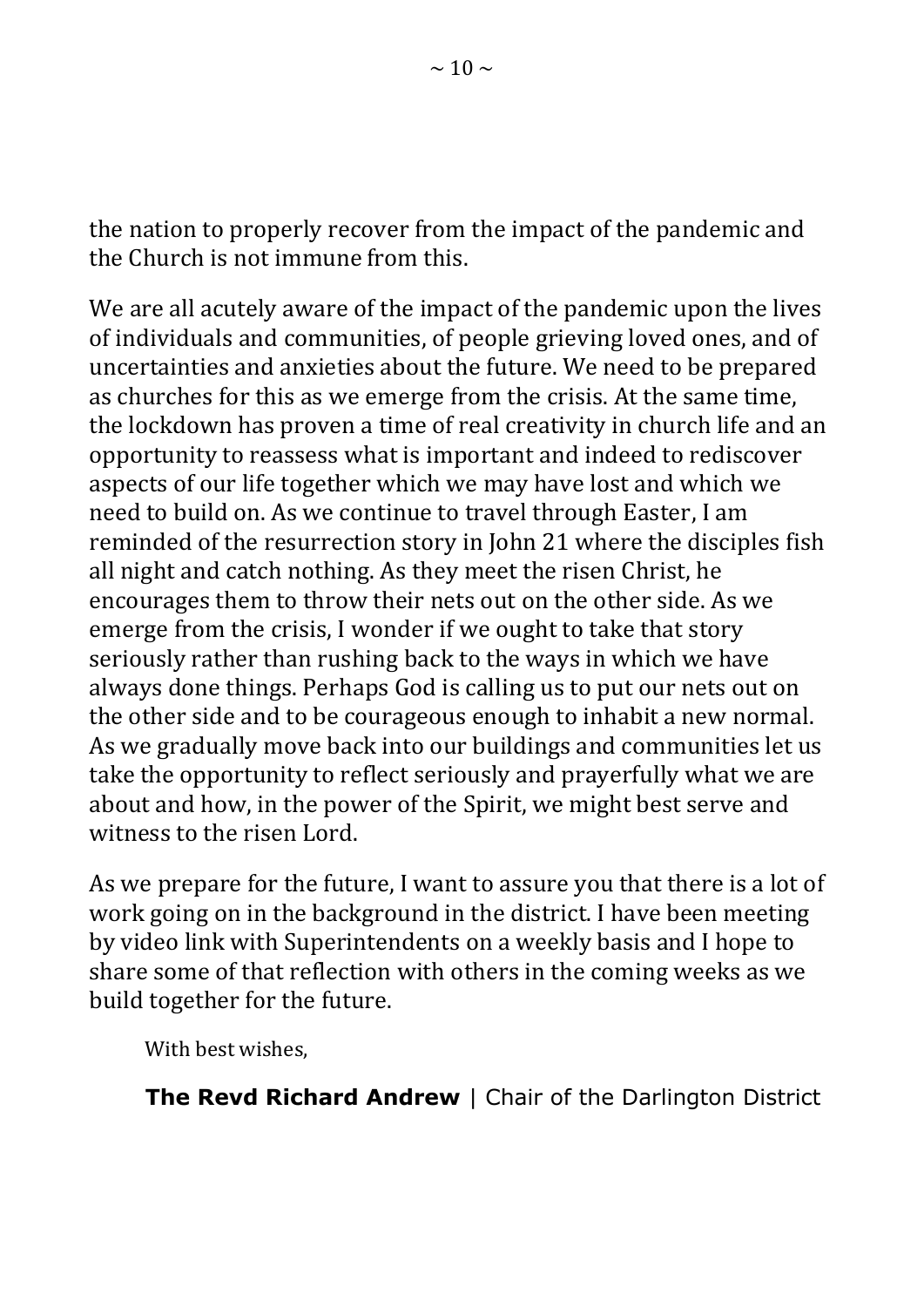#### *A contribution from a member of our Chinese congregation*

#### **Minister Noodle' Fundraising Bazaar**

'I was so impressed when I saw Chris and Sue tried their best to invite people walking by to come to the Elvet Christmas Tree Festival, as well as selling coffee and tea, just because they wanted to contribute to the windows repairing fee. At that moment, I decided the Chinese congregation should take actions in response to this as well,' said Rev Lawrence Law.

As a result, the fundraising bazaar was held on 8 Feb, 2020 (Sat), from 11:00am to 3:00pm. It was a great success. Different kinds of goods were donated by church members from Durham, Middlesbrough and Newcastle, such as electronic appliances, clothes, utensils, stationaries and cosmetic products. What made the bazaar being special was the Chinese-style fried noodles prepared by Rev Law and his wife, Miss Angeline. On that day, Rev Law insisted to make the noodles all by his own without resting for a second.

'The noodles are so fragrant, I'm sure it must be very delicious,' commented by a lady, after trying the noodles, she confirmed her comment with a satisfied smile on her face.

More than 30 visitors enjoyed the meal as well as their visit. A teenager was excited for buying a brand-new coffee machine, a father bought his son a book as a gift, a British lady decided to buy a pair of chopsticks for learning Chinese culture… Everybody was leaving in great joy for finding treasures that they need.

By the end of the bazaar, £94 was raised from the noodles, £164.5 was raised from the goods and £142.5 was collected as offerings, £401 *was* raised in this event in total. The proceeds would be donated to Elvet Methodist Church, for the repairing fee of the windows in the room on the second floor.

After the last visitor left, Rev Law could finally take off his apron and take a rest, with joy and satisfaction of serving all the visitors today humbly.

(Hester Yu)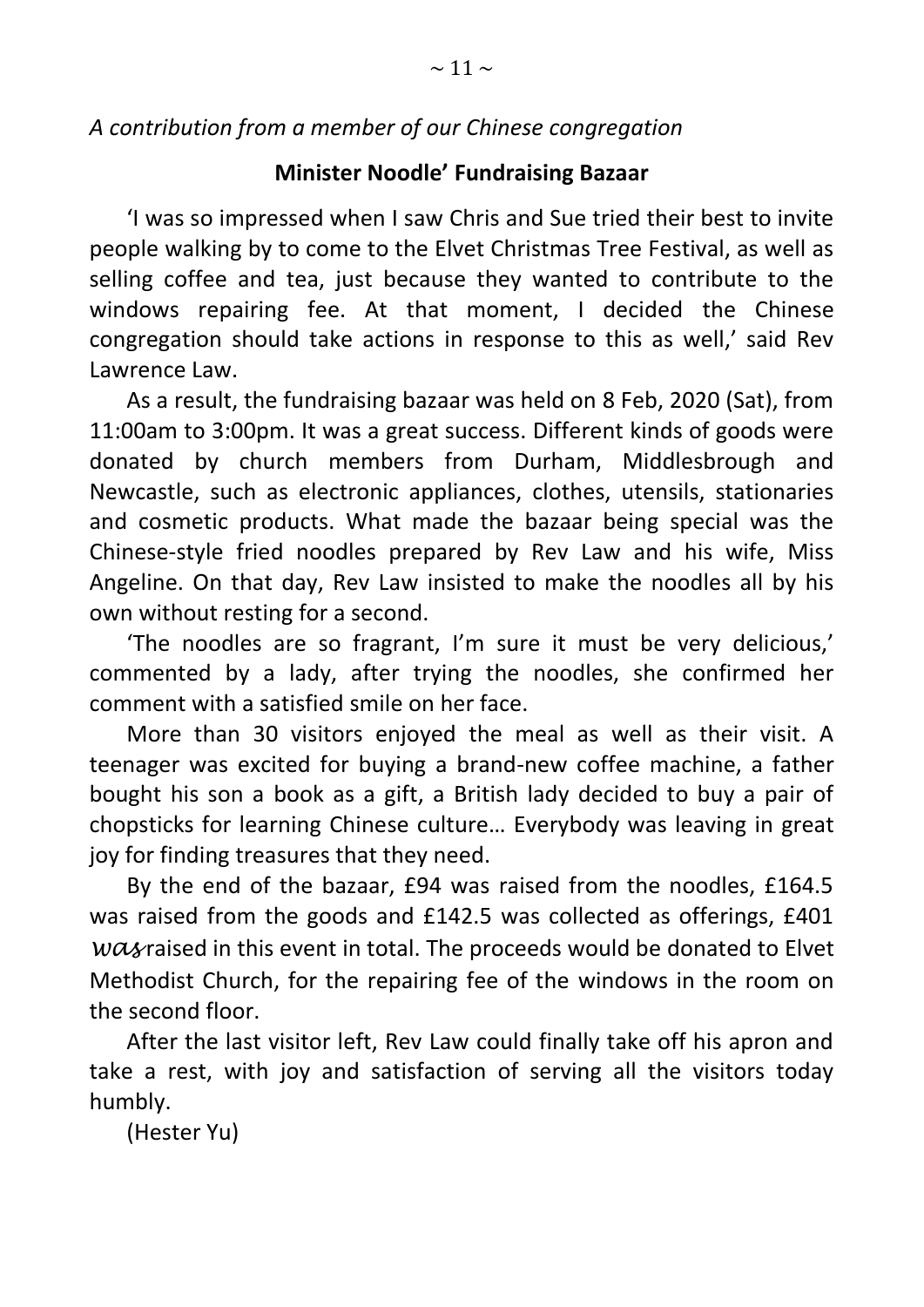## *News from a friend*

Long-time Durham resident and former member at Elvet before she moved to North Yorkshire to be nearer to family, Kathleen Hall, regularly reads The Link online and keeps up with Elvet news. She has sent thanks for Rev John's letters which, she says, have kept her interested for quite some time during these lock down times.

"It was good to read and keep in touch with all that is going on at Elvet." She and her family are keeping well and safe and she hopes that all friends in Durham are, too.

However, she has one sad piece of news. Doug Holland has died. He was 90 last October and has been suffering from dementia for some years. He and Anne were members at Elvet for many years until they moved nearer to family. In the last two years they have both been in care together. Kathleen sends her love and good wishes.

## *Collections*

Friends are asked not to forget the impact of lockdown on charity finances. If you can, set up a standing order to make a regular charity payment.

Don't forget your own your own church if you usually put money in the collection plate.

Finally, we should have had Christian Aid Week in May, but you won't have had an envelope through the door.

Go to the Christian Aid website and select "Christian Aid Week" for details of how to donate your usual amount.

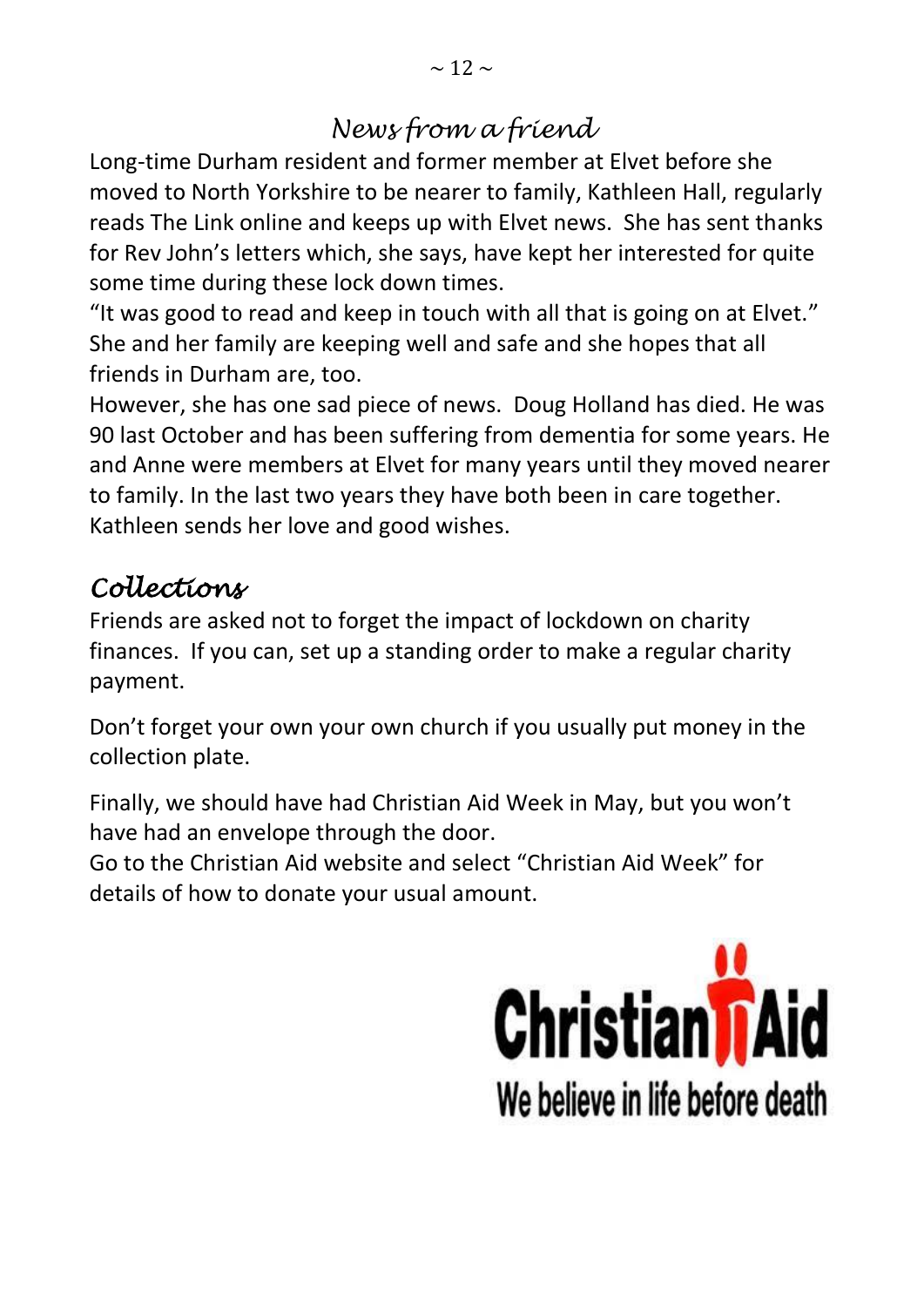I was interested to read the article by Pauline Watson in the last link magazine on her visit to Newcastle University in combination with the Alzheimer's Society, and I was pleased to read that she considered the research work being done and the service being offered by the society was money well spent. My wife Jacqui and I had help and support from the society for my late father-in-law and we were grateful for it.

In regard to Newcastle University as well as the work Pauline mentioned there is a tremendous amount of Medical Research being done often working with other universities and organisations. I joined a public and patient involvement group a few years back and find it both interesting and rewarding. Now in today's medical research Public involvement is an essential requirement for researchers to get funding so being involved is worthwhile and the various groups are always looking for people to join them. There is no need for volunteers to have any medical knowledge just an interest. The meetings are usually held in Newcastle but at present with all the restrictions they are held online. For anyone interested in joining a group probably the best way at the moment is to look on the voice website https//www.voice-global.org There you will find information on various groups and other research projects to join. It is my belief that over the last hundred years it is God who has given us an unprecedented insight into medicine and has given us some fantastic doctors, surgeons, nurses, and scientists, but we can all play our small part in pushing the boundaries further. For anyone who joins I hope you find it as interesting as I do.

John Fuller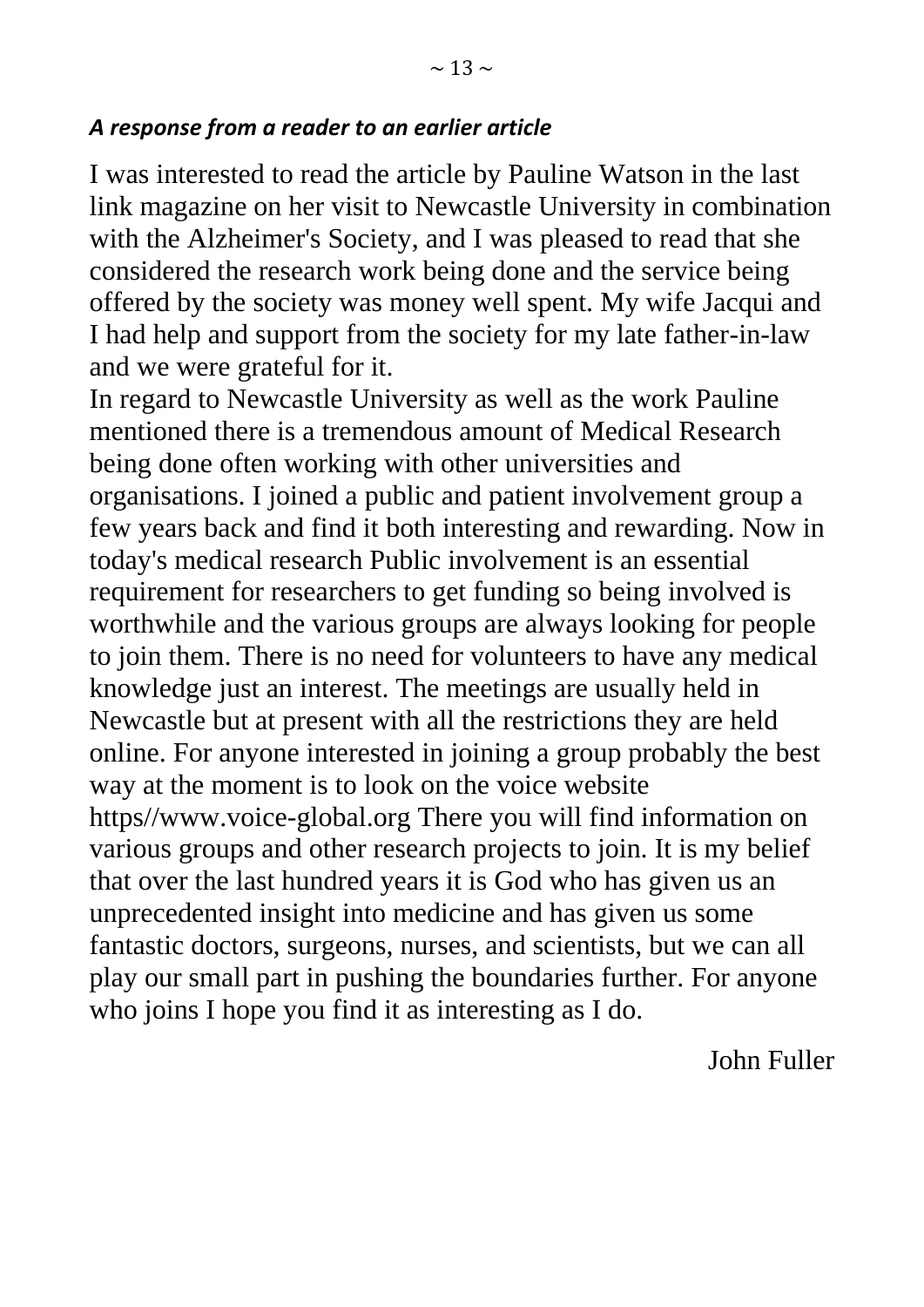## WEDDING

Congratulations to the following couple married at Elvet 14th March Christy ENEBELI and Derrick Andrew ROBSON

# FUNERALS

Our condolences to the families and friends of those whose funerals have taken place 17th March Marion SHEPHERD (North Road) 19th March Helen MAJOR (Elvet) 9th April Isabel BATEMAN (Elvet) 4th May Joyce BLACKMAN (Elvet) and Kenneth ELTRINGHAM, father of Jacqui Fuller (Bowburn)

Donald MACKAY, a member of the URC, died on April 26th. Donald regularly attended the Elvet Sunday evening service.

# *We have a living hope*

Praise be to the God and Father of our Lord Jesus Christ. In God's great mercy he has caused us to be born again into a living hope, because Jesus Christ rose from the dead. Now we hope for the blessings God has for his children. These blessings, which cannot be destroyed or be spoiled or lose their beauty, are kept in heaven for you. God's power protects you through your faith until salvation is shown to you at the end of time. This makes you very happy, even though now for a short time different kinds of troubles may make you sad.

*1 Peter 1, vv 3-6, NCV Anglicised Edition*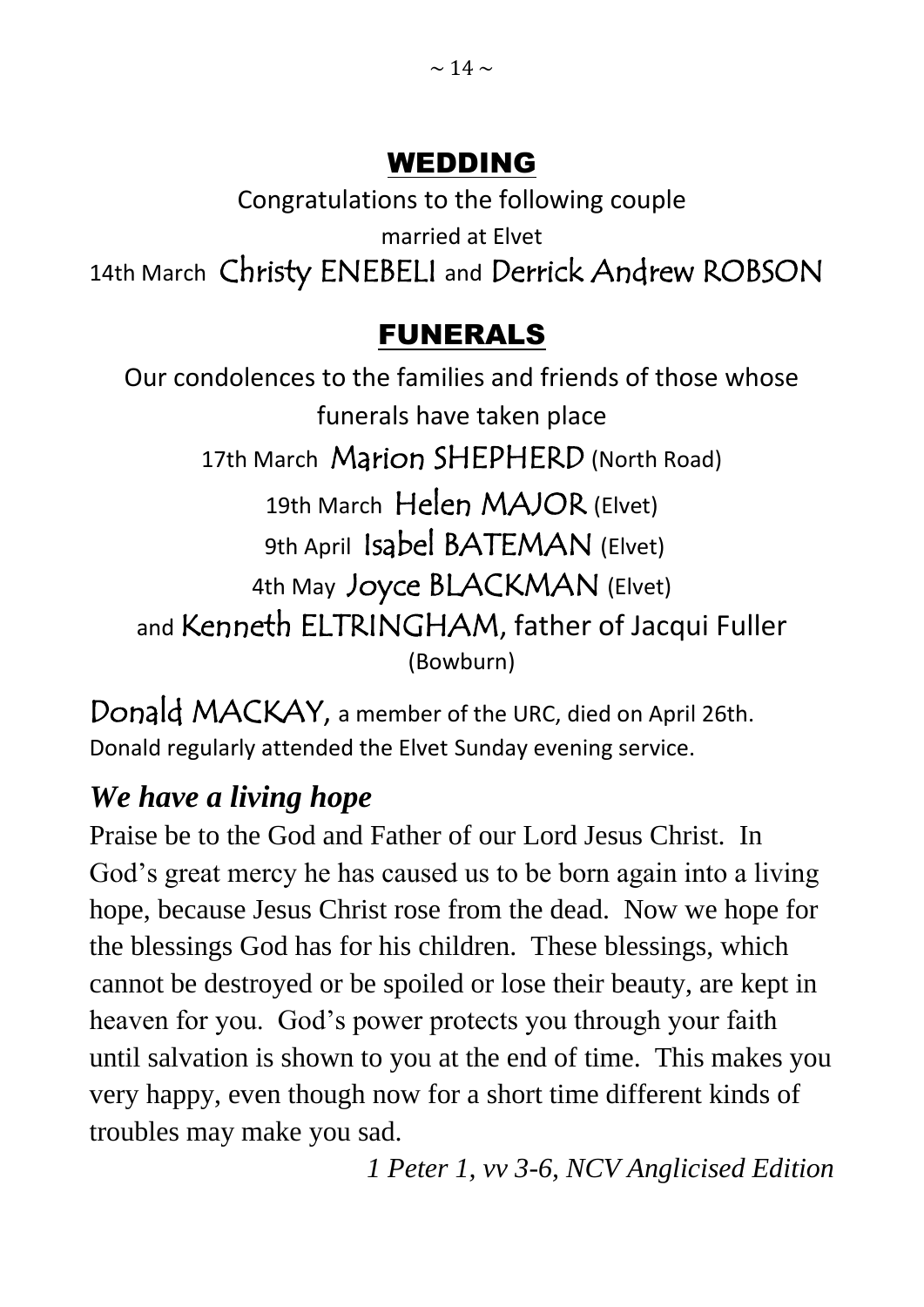# Cradle Roll Birthdays

| June                           | 4th              | Hallie ROBSON (Elvet)            |  |  |
|--------------------------------|------------------|----------------------------------|--|--|
|                                | 5th              | Kohen FARRIER (Elvet)            |  |  |
| July                           | 17th             | Aiden FLOOD (Elvet)              |  |  |
|                                | 23rd             | Imogen GWILYM (Elvet)            |  |  |
| <b>August</b>                  | 5th              | Luna WINGFIELD (Elvet)           |  |  |
|                                | 19 <sub>th</sub> | Zara READ (Elvet)                |  |  |
| <b>JUNIOR CHURCH BIRTHDAYS</b> |                  |                                  |  |  |
| June                           | 10 <sub>th</sub> | Asher MOJO (Elvet)               |  |  |
| July                           | 6th              | <b>Alastair PHILLIPS (Elvet)</b> |  |  |
| <b>August</b>                  | 3rd              | Hannah CLARKE (Elvet)            |  |  |
|                                | 6th              | Ellie RANSON (Elvet)             |  |  |

*Happy Birthday to you all*

*~~~~~~~~~~~~~~~~~*

### **A quotation from a government leaflet**

One of the most important things you have to offer right now is your time. Make contact with others, reach out, check in and show you care.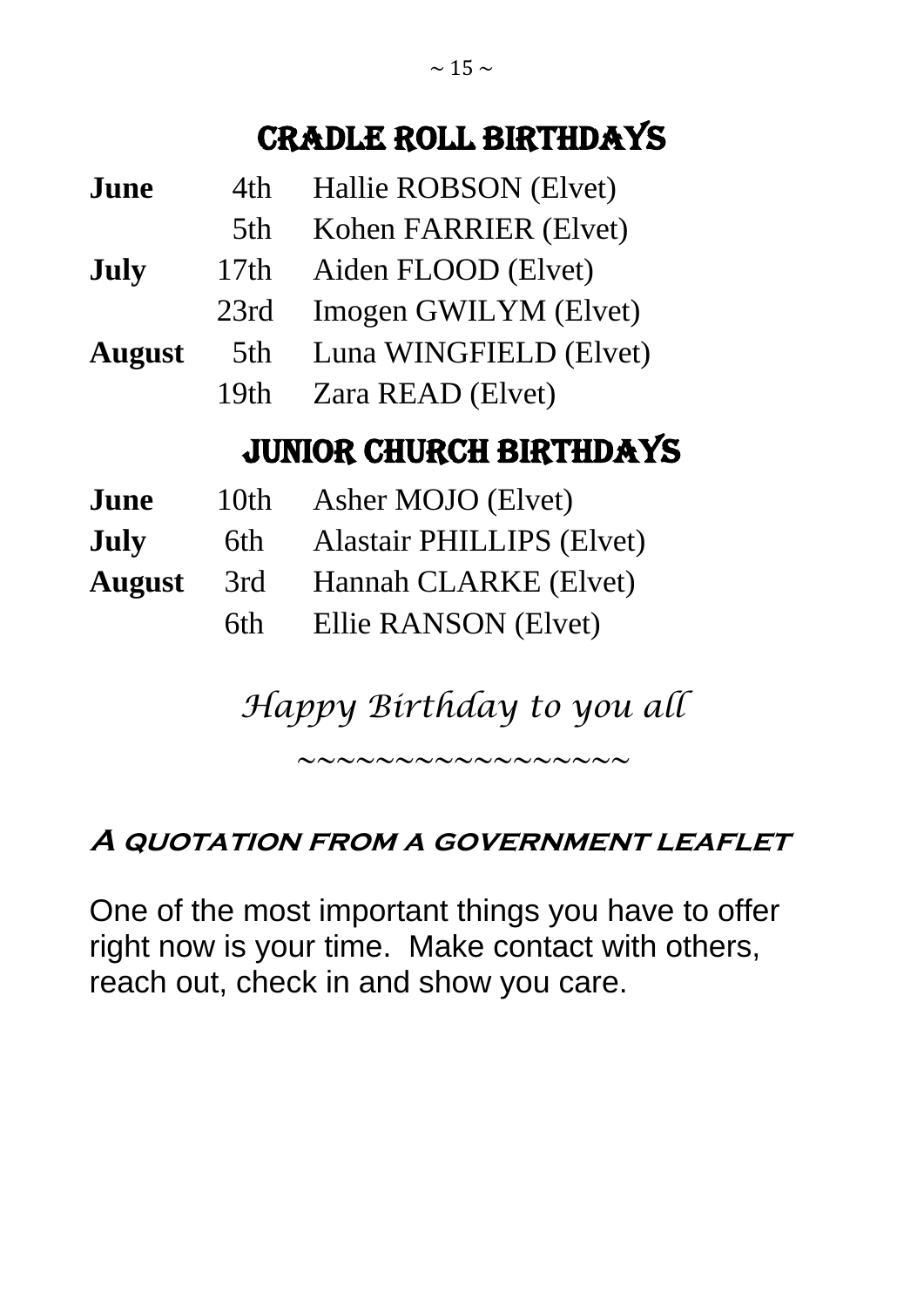#### **HFAVFN**

#### a guide for travellers

by MARCELLE PRICE

A website find contributed by a reader – THANK YOU – with the American spellings Anglicized.

ACCOMMODATION: Arrangements for first-class accommodation have been made in advance.

'In my Father's house are many mansions … I go to prepare a place for you.' JOHN 14, v. 2

DEPARTURE TIMES: The exact date of departure has not been announced. Travellers are advised to be prepared to leave at short notice.

'It is not for you to know the times or the seasons, which the Father hath put in his own power.' ACTS 1, v. 7

TICKETS: Your ticket is a written pledge that guarantees your journey. It should be claimed and its promises kept firmly in hand.

'He that heareth my word, and believeth on him that sent me, hath everlasting life, and shall not come into condemnation, but is passed from death to life.' JOHN 5, v. 24

CUSTOMS: Only one declaration is required while going through customs. 'I declare unto you the gospel … that Christ died for our sins according to the scriptures; and that he was buried, and that he rose again on the third day.' 1 CORINTHIANS 15, vv. 1, 3 & 4

IMMIGRATION: All passengers are classified as immigrants, since they are taking up permanent residence in a new country. The quota is unlimited. 'They desire a better country, that is, an heavenly: … for he hath prepared for them a city.' HEBREWS 11, v. 16

LUGGAGE: No luggage whatsoever can be taken.

'We brought nothing into this world, and it is certain we can carry nothing out.' 1 TIMOTHY 6, v. 7

AIR PASSAGE: Travellers going directly by air are advised to watch daily for indications of imminent departure.

'We which are alive and remain shall be caught up together with them in the clouds, to meet the Lord in the air; and so shall we ever be with the Lord.' 1 THESSALONIANS 4, v. 17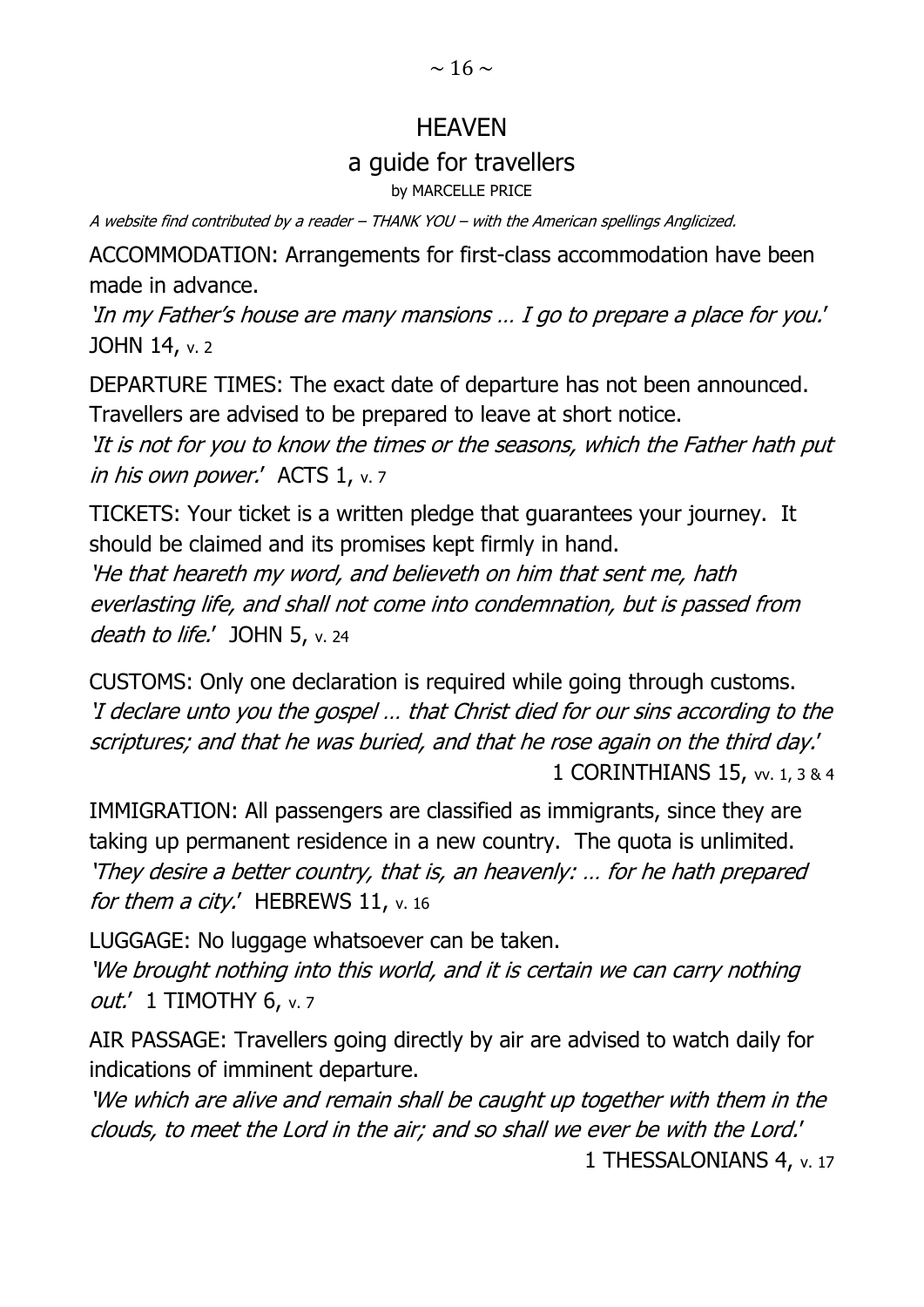VACCINATION AND INOCULATION: Injections are not needed as diseases are unknown at the destination.

'God shall wipe away all tears from their eyes: and there shall be no more death, neither sorrow, nor crying, neither shall there be any more pain.'

REVELATION 21, v. 4

CURRENCY: Supplies of currency may be forwarded ahead to await the passenger's arrival. Deposits should be as large as possible. 'Lay up for yourself treasures in heaven, where neither moth nor rust doth

corrupt, and where thieves do not break through and steal.'

MATTHEW 6, v. 20

CLOTHING: A complete and appropriate new wardrobe is provided for each traveller.

'He hath clothed me with the garments of salvation; he hath covered me with the robe of righteousness.' ISAIAH 61, v. 10

TIME CHANGES: Resetting of watches will not be necessary. Nor will the watches.

'The city had no need of the sun, neither of the moon, to shine in it: for the glory of God did lighten it, and the Lamb is the light thereof … there shall be no night there.' REVELATION 21, w. 23 & 25

RESERVATIONS: Booking is now open. Apply at once. 'Now is the accepted time; behold, now is he day of salvation.'

2 CORINTHIANS 6, v. 2

CORONATION CEREMONY: The highlight of the journey is the welcoming reception and coronation which await each new arrival.

'There is laid up for me a crown of righteousness, which the Lord, the righteous judge, shall give me at that day: and not to me only, but unto all them also that love his appearing.' 2 TIMOTHY 4, v.8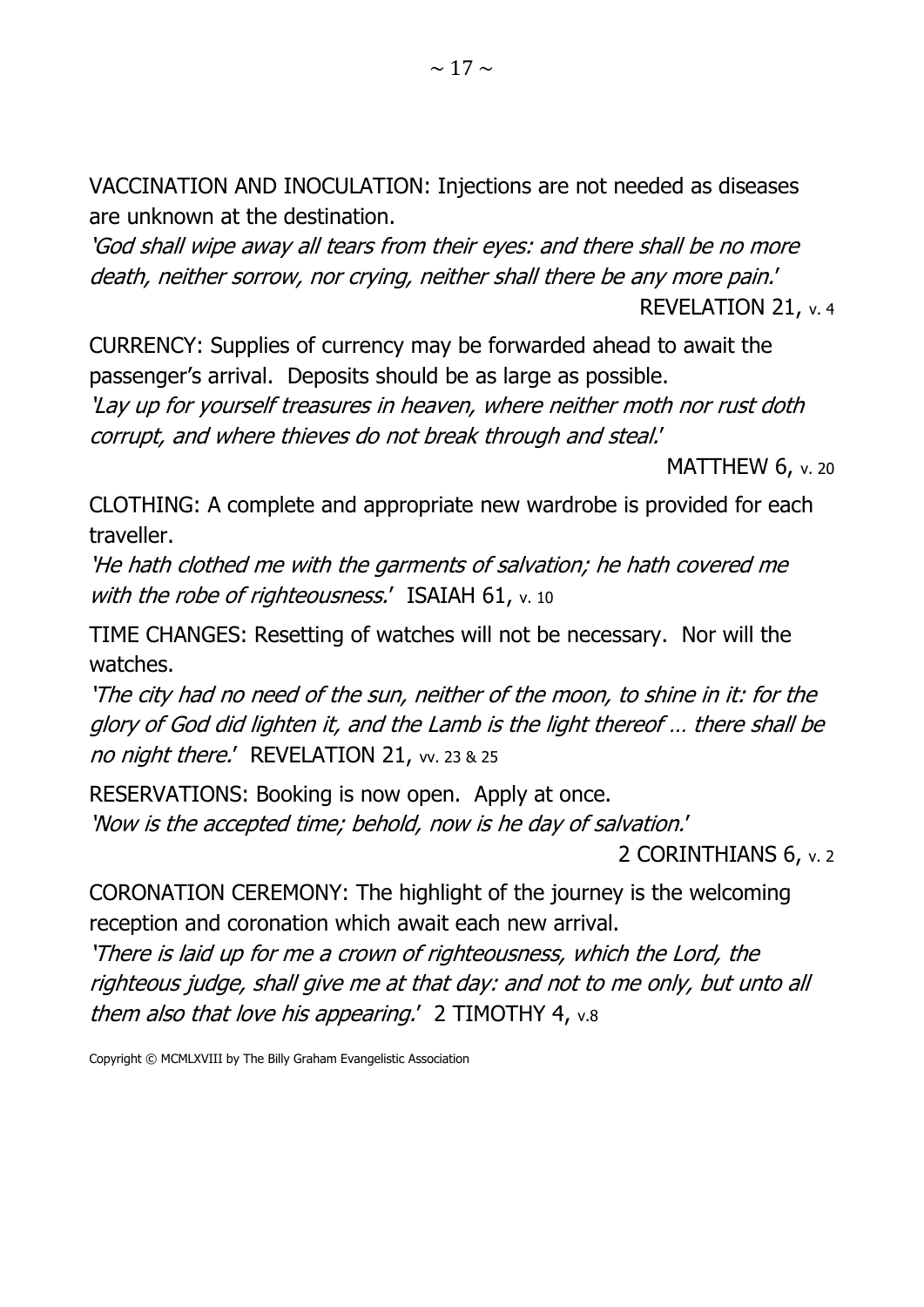#### *The Cruel Coronavirus*

Although up high in the sky the birds are still singing Our churches are closed and there are no bells ringing. There's dew on the grass and skies are cloudy and blue But beware! A virus is there which has killed more than a few. Many thousands have died and disappeared from our view. We may well survive this most terrible fate If we pay heed to the warnings not to congregate. We must stay at home - we must not roam Although it's not easy to live all alone There's always e-mails, texts and a phone. What can we do to help in the fight to conquer this COVID - 19? We've been told one of the best things to do is to keep our hands clean. In the shops, hand wash and soap fly off the shelves While we wash, wash, wash to take care of ourselves. In our country we are blessed with the NHS It's our source of salvation in times of distress. The Staff put their own lives at risk on the front line That is why every Thursday - at eight is the time When we start to clap and we all combine To show our appreciation and make a great sound And there I'll end with my prayer that soon a vaccine may be found.

Janet Ball Copyright 20/04/20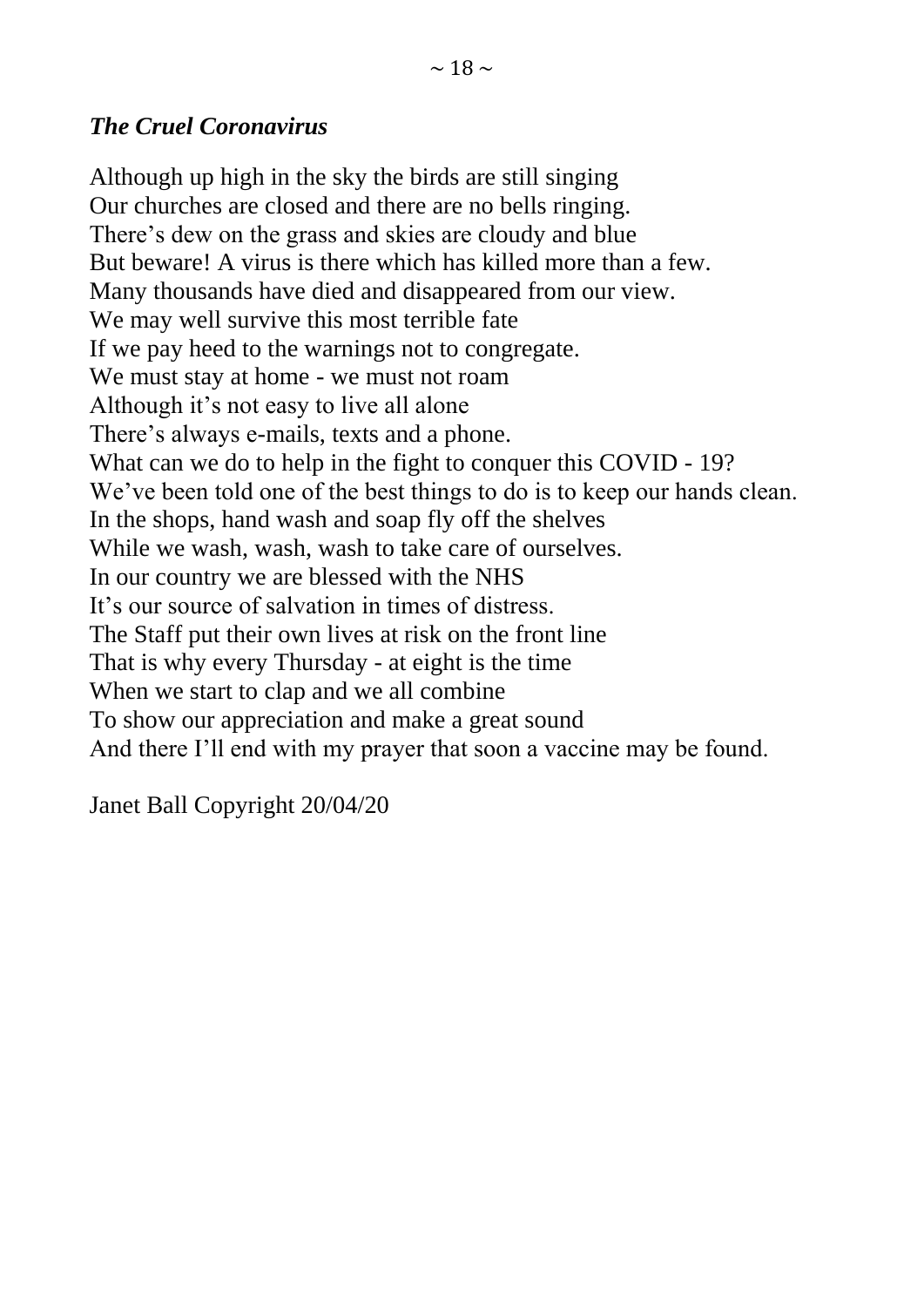### **28 Years an Itinerant**

by Rev. Paul Beetham

In Lockdown, last summer seems a world away, but it was only on the last day of July 2019 that Janet and I returned to Durham having been 'travelling the stations' for 28 years. We left Durham in August 1991 heading for East Anglia. My first appointment was to the Wisbech Circuit where in the land of Dorothy L Sayers 'Nine Tailors', I had pastoral charge of nine churches. My churches were spread over some 200 square miles across the Cambridgeshire and Norfolk Fens with members living in Lincolnshire. It was a land of huge skies, broad horizons and straight, parallel lines. The Manse in Terrington St. John was at sea level and one of my churches 16 feet below sea level. We looked for but never found Gedney Hill despite the road signs. I think we would have needed a theodolite. The scattered churches had between them some 240 members. The land was the most fertile in Europe and Harvest Festivals the biggest events of the year for both churches and villages. I used to take Harvest Festivals from September until the beginning of November and everybody had an auction of produce. When the biggest cauliflower you ever saw came up for sale the new Minister was asked to begin the bidding after which everyone refused to make any further bids. We took the huge vegetable home not really quite sure what to do with it. Soon after arriving, I was invited to visit the local Secondary School which covered much of the area of my churches. I was asked to be a Governor and by April to take the Chair. My District Chairman insisted that I should agree. Thus began an eventful 5 years with Marshland High School. It was a very good way of getting to know the families in all these villages and although it was not a church school it was always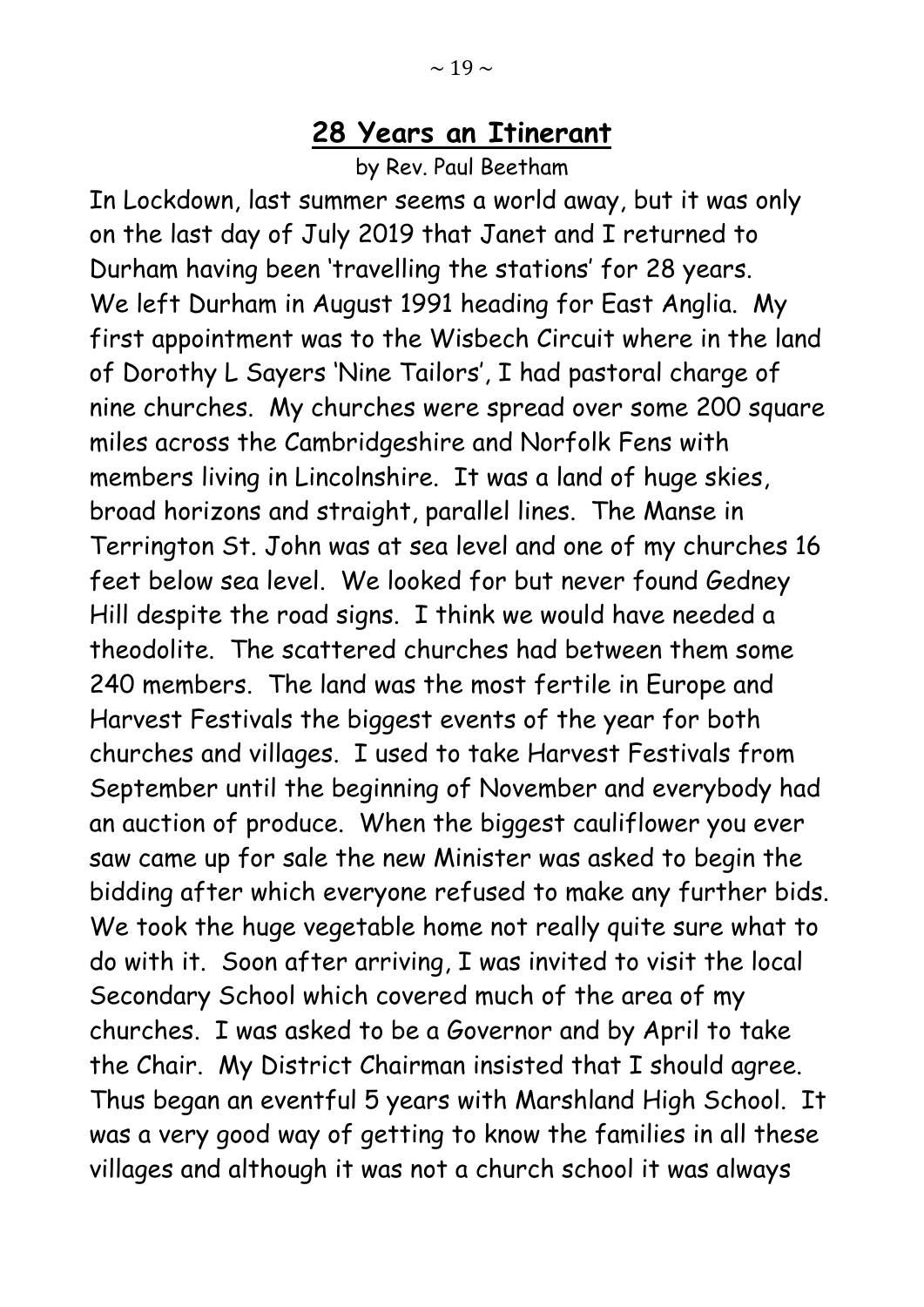clear that I was the Methodist Minister. With two very good head teachers and control of its own affairs the school progressed from being at the bottom of the Norfolk league table to being the highest achieving school in North Norfolk. The experience of building new classrooms proved very useful when it came to the new Methodist Church building at Parson Drove. A local artist designed a stained-glass window for the new building celebrating communion but the design had to be adjusted slightly as it featured a bottle of red French wine. This became a beautiful round carafe in the final version through which the setting sun shone as we celebrated. My last act in the Circuit was to purchase a new site for the new church of St. James Marshland. This was sold to us at cost price by Swann-Morton the Sheffield steel company who made the scalpels I used to use in my Biology research. They were called Swann-Morton because the founder Mr. Swann had been given a home in the Fens by a Methodist family called Morton who were still very much part of the local church. The land had been bought by the company to support the Fenland people during the 1930s slump. The Managing Director told me that they would be delighted to help the Methodist Church. When I preached at the opening of the new building some five years later, I was able to remind them of the seed that had been sown and the fruit that had grown so many years later. Five years after leaving Durham I received a phone call late at night telling me that a committee in London had decided that I should be Chaplain to the dockers at Felixstowe. A visit to Suffolk during the next week also introduced us to the 4 churches that came with the Docks. We agreed and the following August moved into the Felixstowe manse which had a balcony on the first floor from which we could address the nuns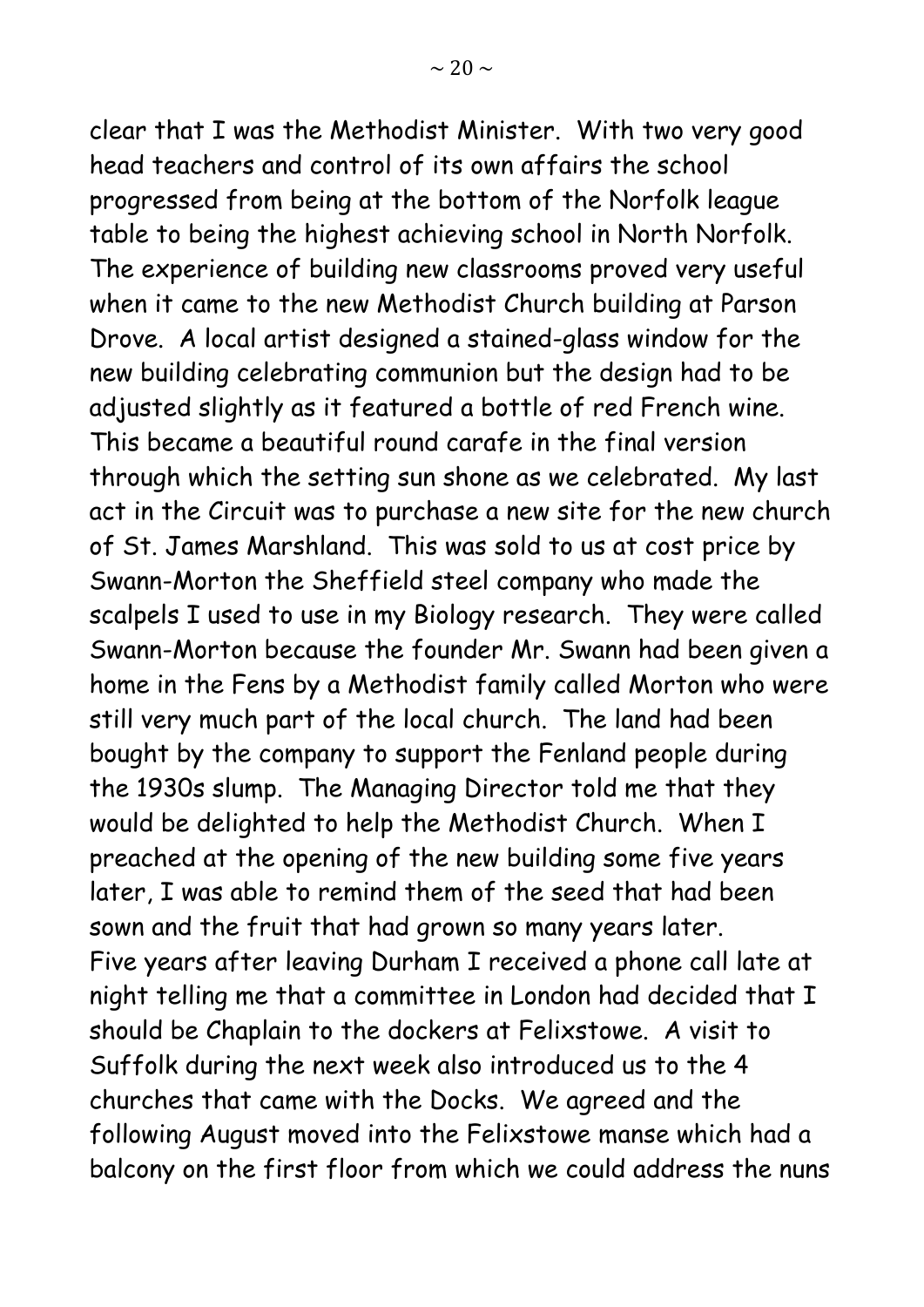in the Convent over the road. The Port of Felixstowe is the largest in Britain and only exceeded by Rotterdam in Europe. I was given a flashing light for my car and a white hard hat together with a little yellow jacket which I rapidly exchanged in stores for a proper dockers jacket. There were 10,000 people on the site and I wondered where to begin. The Managing Director had given me complete access but the key people were the three medical Sisters who looked after the dockers. I realised that if I had their confidence it would give me access to the dockers. Each Thursday I used to visit them and then walked the quayside. After a couple of weeks, they told me about John (not his real name) a Supervisor who had been badly injured unloading a ship. I went to visit him in Colchester hospital. He was worried that he had not filled in an accident form and that he might lose his job and so after prayers and reassurance I went back to the dock, made sure everything was in order and went back to tell him. Thus began 8 years of Chaplaincy with weddings, baptisms and funerals. One of the highlights was being given a dockers sixpence, a silver medal given by the union to dockers after 25 years' service. I was told my name was on the list, meaning that I had been accepted as a member of the Dockers community. One of the challenges of such Chaplaincy was to link it to the local churches whilst maintaining appropriate confidentiality so that the church members felt connected with the work on the Docks. In 2004 another priority appointment led us to Widnes where I was the Superintendent Minister. Widnes is on the Mersey, some 10 miles east of Liverpool and 20 west of Manchester. ICI was founded in the town and there were still many scientists in the congregations who related to my scientific background. Liverpool has had a long history of ecumenism, so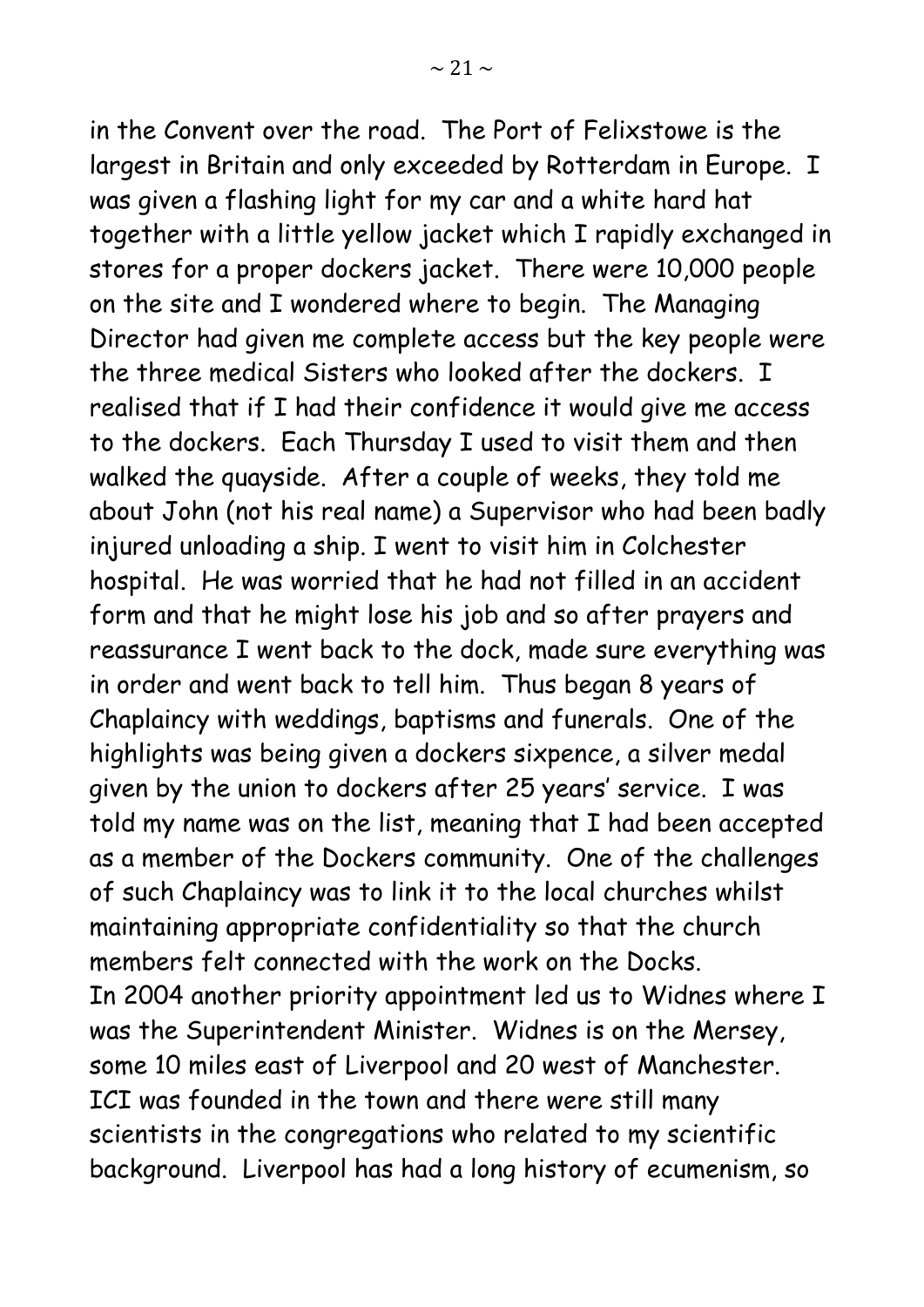that as the Methodist Superintendent I and Anglican Bishops shared all the local Confirmations. We also hosted the presiding Methodist Bishop of Nigeria who had been invited for consultation by the Liverpool Anglican Diocese. Some of our congregation learnt however that if you ask him to say grace at meal times it could last for 40 minutes and the food had to be reheated. In Widnes I looked after three local ecumenical projects amongst five churches and was the United Reformed Minister as well as the Methodist Superintendent. In addition to looking after five churches I also Chaired a local Methodist project with some 60 staff and volunteers. Here we pioneered new schemes in working with local children and families including after school clubs and schemes to help families who had difficulty getting their children to school on time. Many of these schemes were taken on by local authorities and became the norm.

I was invited in 2006 to become Superintendent of the Birmingham (West) & Oldbury Circuit and so returned the following year to be Minister of Quinton Methodist Church where I had become a member of the Methodist Church in 1970. The Circuit Stewards had no idea of my links to the church until I asked where the pool table was that I had played on as a teenager, and the former youth leader now an eminent retired headmaster recognised me after 35 years. The Circuit runs west from the centre of Birmingham along the Hagley Road with 5 Birmingham churches and 9 in the Black Country. The communities are varied and multi-cultural as was the Circuit Staff. We enjoyed Caribbean evenings, Black Country evenings (with bostin victuals) and Scottish/Caribbean Burns Nights. We ran community projects which served a range of communities in different ways. Beginagen gave help, advice and representation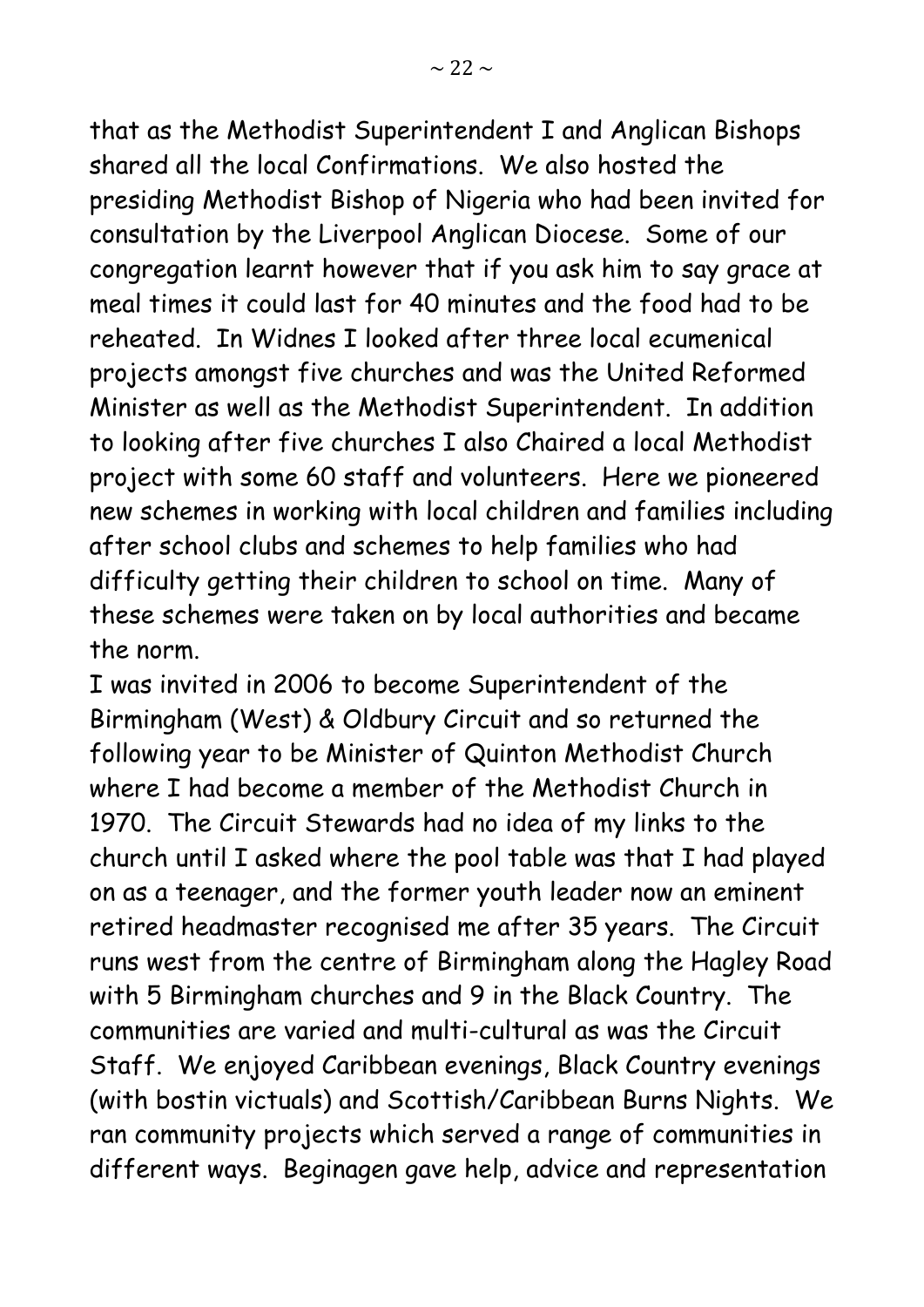dealing with finance, housing, immigration and many other issues. Two projects became standalone charities providing child care and community care in Birmingham and Smethwick. The annual Boys and Girls Brigade camp found me in all sorts of places including at one point travelling rather fast down a zip-

wire slung between trees in Devon. We facilitated a drop-in centre for the homeless at City Road Methodist Church and I conducted all sorts of services for different communities including an annual Ghanaian carol festival which lasted 4 hours followed by supper in the presence of the Ghanaian ambassador. I even ended up on 'Good Morning Britain' on ITV as City Road Methodist Church found itself to be a Pokémon hotspot. Over the years I served on a variety of national working parties and committees being involved in reports on safeguarding, discipline, sabbaticals, domestic violence and climate change. Four years on Faith & Order included reading the whole of 'Singing the Faith' in two weeks and discussing it in two days. In 2001 I was asked to be Chaplain to the Methodist Conference at Ipswich which gave me a very different perspective to the one I had as a member of the Conference in other years. I have been a trustee of both The Christ & The Cosmos Initiative and The Science & Religion Forum, editing books and contributing papers to both. Coming full circle Rev Professor David Wilkinson asked me to be a member of a group of senior clergy which investigates Science & Technology. In 2016 my last sabbatical I became a visiting fellow of St. John's College, Durham.

There is much more that could be written and some that should not be written about the last 28 years but this is a precis of some of the places and events between leaving Belmont in 1991 and returning in 2019. Last June I asked the Methodist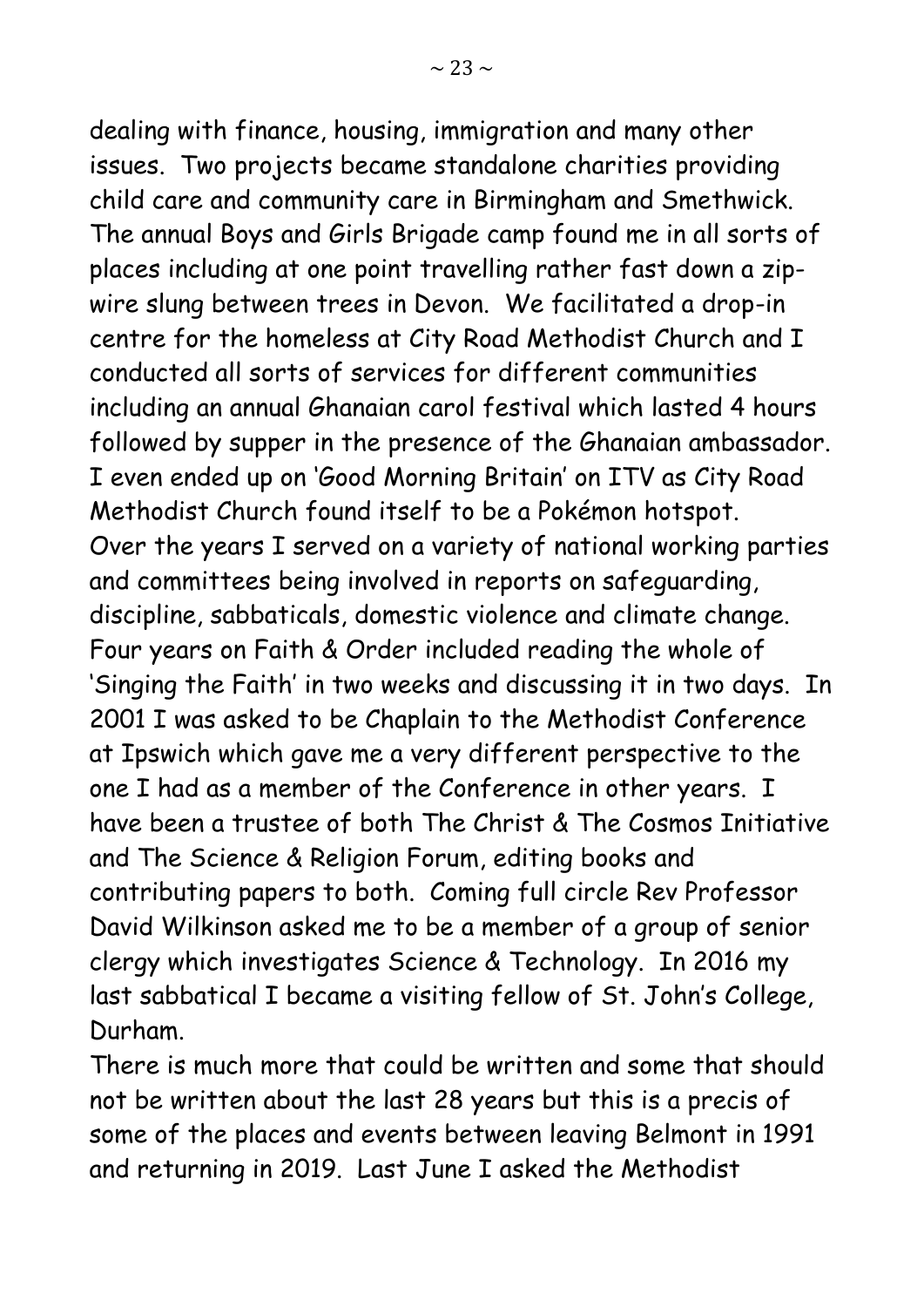Conference for permission to sit down having served God as one of Mr. Wesley's travelling preachers for 28 years. They agreed and here we are.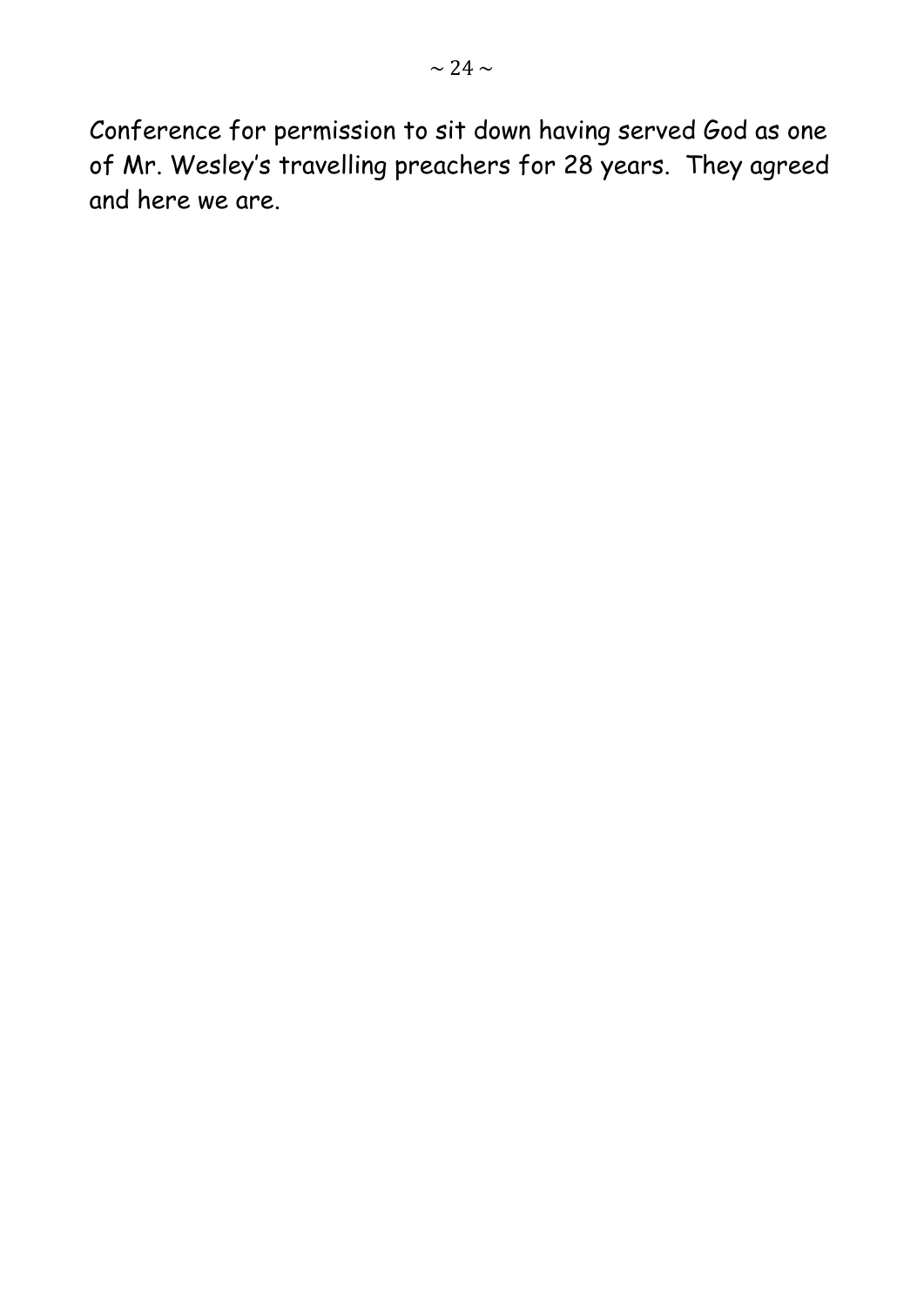The information given below does not apply during lockdown. We hope to return to worship and our other community activities as soon as it is safe to do so.

Details of church activities during lockdown can be found on pages 4 and 5. **THE WEEK IN BOWBURN**

| Sundays    | 10.30 am Morning Worship                      |
|------------|-----------------------------------------------|
| Wednesdays | 2 - 3 pm Prayer & Fellowship Meeting          |
|            | last Weds of month.                           |
| Thursdays  | 9.00 am * "Drop-in"                           |
|            | 5.30 pm * Brownies                            |
|            | (Contact: Karen Heron 07921377321)            |
|            | 7.15 pm * Guides                              |
|            | (Contact Rosalind [Ros] Waites 0191 377 9995) |
|            | * term-time only                              |
|            |                                               |

http://www.durhamdeernessmethodist.org.uk/wordpress/?page\_id=10

#### **THE WEEK AT ELVET**

- Sun **8.30 a.m. Second Sunday, Holy Communion 10.45 a.m. Morning Service & Junior Church, including Crèche 2.00 p.m. Worship in Chinese (Mandarin and Cantonese) 6.00 p.m. Evening Worship**  7.00 p.m. MethSoc (term-time)
- Mon 2.00 p.m. Prayer Meeting (2nd & 4th Monday) 6.00 p.m. Cubs (Open Group) [Boys and Girls 8-10½ yrs.] 7.30 p.m. Explorers (Open Group) [Mixed 14½-18 yrs.] 7.45 p.m. Elvet Homegroup (alternate weeks) 7.45 p.m. Shincliffe House Group (alternate weeks) *Rainbows, Brownies and Guides contact number 372 1786*
- Tue 10.15 a.m. Ecumenical House Group (alternate Tuesdays) 5.30 p.m. Beavers (Open Group) [Boys and Girls 6-8] 7.10 p.m. Scouts (Open Group) [Boys and Girls10½-14½]
- Wed 12 noon Lunch Stop ALL welcome (roughly equates with term-time)
- Thurs 10.00 a.m. Arts & Crafts Workshop 7.30 p.m. Thursday Club for All (alternate weeks)

http://www.elvet-church.org.uk/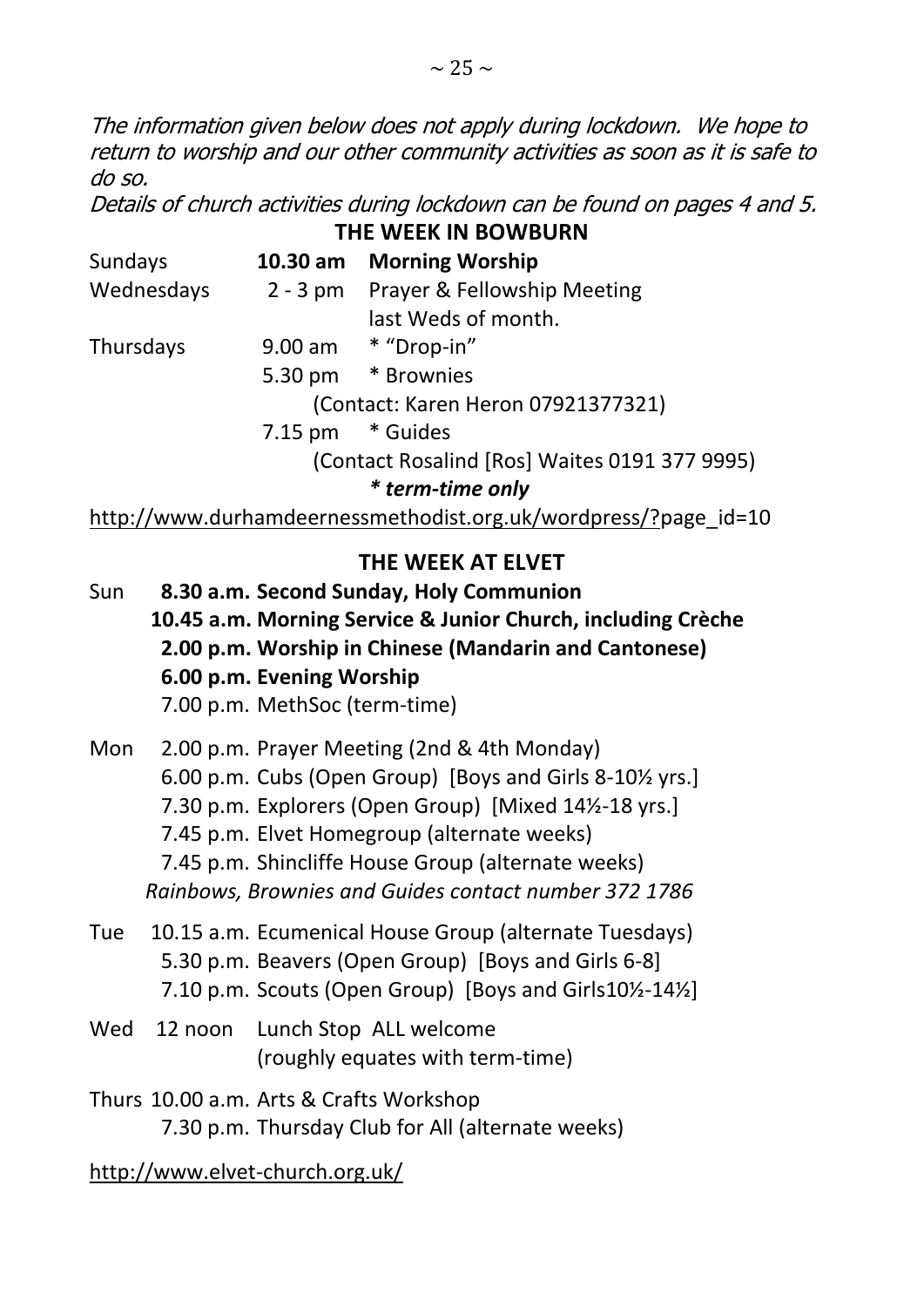#### **THE WEEK AT FRAMWELLGATE MOOR**

Sundays **10.30 am Morning Worship** Tuesdays 10.00 am Prayer Meeting Thursdays 10 - 11am Dance Fusion

Framwellgate's Church Hall is rented out during the week for exercise classes. Why not visit their website for details? - especially if you live in the area.

http://www.durhamdeernessmethodist.org.uk/wordpress/?page\_id=236

#### **THE WEEK AT NORTH ROAD**

| Sun         | 10.30 am<br>$1.00$ pm                                                             | <b>Morning Worship</b><br><b>Durham Korean Church</b>                                                                                                                                               |
|-------------|-----------------------------------------------------------------------------------|-----------------------------------------------------------------------------------------------------------------------------------------------------------------------------------------------------|
| Mon         |                                                                                   | 1.30 --3.30 am Blind Life in Durham social group                                                                                                                                                    |
| <b>Tues</b> | $10.00$ am $- 1.30$<br>10. am - noon<br>$3.00 - 4.00$ pm                          | Craftworks with Mannas light lunch<br>Craft, friendship and support (fortnightly)<br>Visually impaired Coffee Morning (monthly)<br>1.30 - 2.30 pm Smart Support group<br><b>Smart Support Group</b> |
|             | Wed 10 - 12 noon                                                                  | Dementia Café (monthly)                                                                                                                                                                             |
|             | Thurs 9.30-11.30 am<br>$10 - 1.00$ pm<br>$2.00 - 4 \, \text{pm}$<br>$1.00 - 3 pm$ | Messy Mornings (term-time only)<br>Birmingham Institute for the Deaf<br>Birmingham Institute for the Deaf<br>Hartlepool Mind Support Group Drop-In (weekly)                                         |
| Fri         | $10 - 4.00$ pm                                                                    | Birmingham Institute for the Deaf                                                                                                                                                                   |
| Sat         | $9 - 10.15$ am<br>$10$ am $-1$ pm<br>$11.30 - 1.30$ pm                            | Men's Breakfast (third Saturday)<br>Coffee Morning (second Saturday)<br>Durham City of Sanctuary 'Drop In' for Refugees.                                                                            |

http://www.northroadmethodist.org.uk/